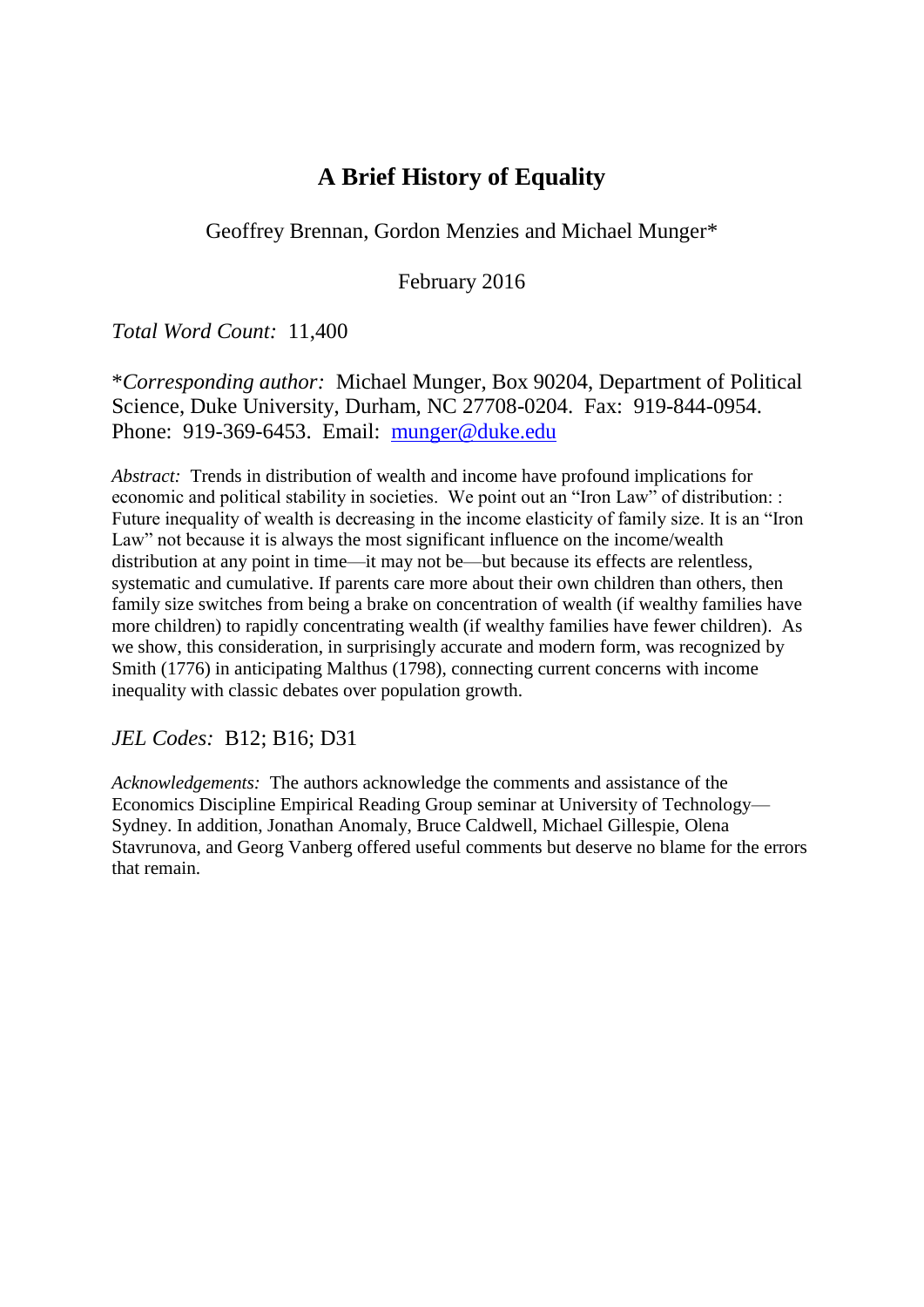## **A Brief History of Equality**

## **I Introduction**

#### *I.A. Overview*

**.** 

Distribution and inequality of wealth are perennial concerns, both for academic economists and for practical politics. But interest in the sources and consequences of inequality has recently burgeoned, perhaps because of (apparent) trends towards increasing inequality within, and across, countries<sup>1</sup>. The casual factors identified in the explanatory accounts of this phenomenon are varied: Piketty (2014; 2015) emphasizes the role of relative factor prices; Cowen (2014) identifies a major cause as lying in increased globalization and increased acquisition of human capital in developing countries.

There is, in our view, one explanation for long-term trends in inequality that is so fundamental, and so obvious that it seems (paradoxically) nearly to have escaped attention. We refer to this mechanism as the Iron Law of intergenerational transmission of dispersion (Iron Law for short).<sup>2</sup> The Iron Law is simply this: *Future inequality of wealth is decreasing in the income elasticity of family size.* It is an "Iron Law" not because it is always the most significant influence on the income/wealth distribution at any point in time—it may not be but because its effects are relentless, systematic and cumulative. The overall tendency for inequality to increase, or decrease, over successive generations operates constantly according to the sign of that elasticity, and the speed of the effect is determined by the magnitude of that elasticity, whatever else is going in national economies. Like other Iron Laws in the social

<sup>&</sup>lt;sup>1</sup> For a detailed examination of the phenomenon itself see Atkinson et al (2011); for a general introduction, see Blinder (1973).

<sup>&</sup>lt;sup>2</sup> The first use of "iron law" in this context appears to have been from Goethe, in 1783, and then used by Malthus (1798). Karl Marx in Part II of his "Critique of the Gotha Program," (1875), referring to Lasalle's "Iron Law of wages," which Marx claimed was borrowed from Goethe's line from "DAS GÖTTLICHE" : "As great, eternal iron laws dictate, we must all complete the cycles of our existence." Lasalle was reformulating the Malthusian (Malthus, 1802) that the working population would be tightly constrained by the food supply, and that wages would adjust to ensure that the constraint was binding. Roberto Michels (1911) later advances what he calls "The Iron Law of oligarchy." We use the phrase not to be grandiose, but to emphasize that the "law" has mechanistic features and tightly constrains events.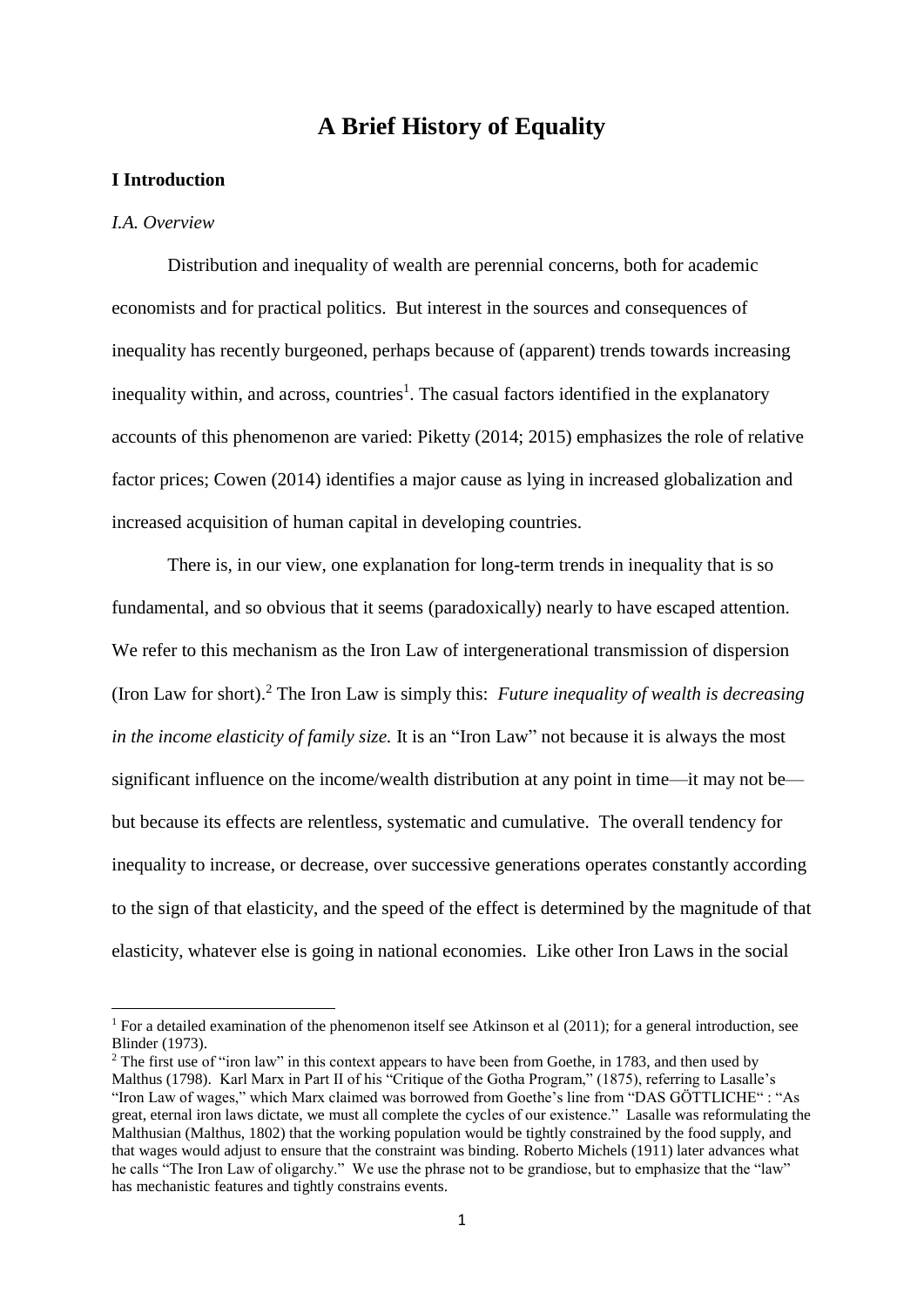sciences, this one operates 'invisibly' in Adam Smith's sense – the aggregate patterns it produces are in no way conscious intention of any of the participating agents.

The theory is explanatorily 'parsimonious' in the sense that its operation depends on nothing more than elementary logic and one (robust) empirical assumption about the human species. That assumption is simply that parents and testators care more about their own children than they do about others' children. The consequence is that parents make transfers to their own children during their (the parents') lives, and then leave their estates primarily to their own children.<sup>3</sup>

The Iron Law is derived, then, from parents' transfer to children of ordinary private goods, which by definition are 'rival in consumption'. This implies an economic analogue of 'sibling rivalry', which we shall term 'sibling rivalness' to distinguish it from its familiar psychological cousin. Sibling rivalry is contingent: it may be common but it is not logically necessary. Sibling rivalness is a logical necessity, because the magnitude of the transfers received by each offspring is *ceteris paribus* a negative function of family size.

It is easy to conflate the fact of inheritance—the passing of a fortune to one's children—with the particular mechanism we identify, which derives from inheritance interacting with family size as a function of wealth. For example, Wedgewood (1929:60-61) claimed:

… Inheritance perpetuates and may intensify inequalities arising originally from other causes. In that sense, it is a secondary cause of inequality; but that is not, of course, to say that it is of secondary importance. The extent of its influence on distribution remains an open question, which cannot be decided merely by theoretical reasoning … but requires in addition something in the nature of a quantitative analysis of the relevant facts<sup>4</sup>

 $3$  In the absence of such transfers, it is doubtful whether the human race could survive. In this respect, the human species is like others in which it takes a significant period before offspring are self-sufficient. In the human case, of course, what counts as "self-sufficiency" is itself historically dependent. And it is clear that the psychological factors of natural affection (and norms of parental duty) that cause parents to look after their children do not disappear once children are self-sufficient: transfers proceed up to and including death. For evolutionary purposes of course what matters is survival rate to age of reproduction. An interesting model of the impacts of different motivations for intergenerational transfers is Zilcha (2003).

<sup>4</sup> Quoted in Davies (1982).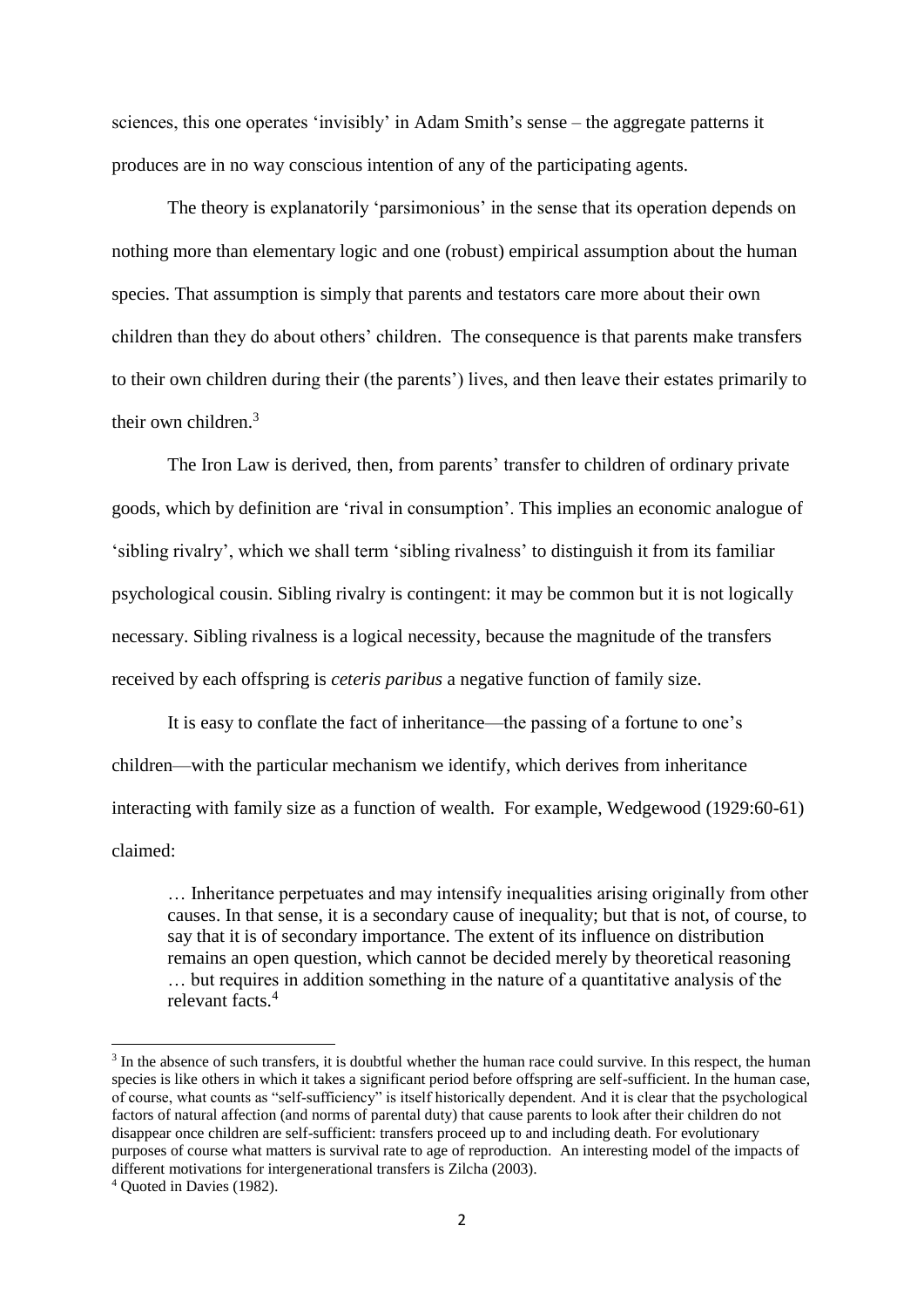Fortunes would not inherited if there were no inheritance, of course. But our focus is on a dynamic aspect of the problem: family size in one period is a (socially and culturally determined) function of the effect of family income. But then family size in the first period determines the dispersion of that income among children, and laters heirs, in the following period. To exemplify, suppose that the income elasticity of family size in a cultural epoch is positive – the richer the family, the more surviving offspring, *ceteris paribus*. Then the intrafamily lifetime transfers (the sum of nutrition, education, inheritance, etc.) to offspring will be divided among a larger number of claimants in richer families. This implies that the ratio of the incomes of rich families compared to poor families in a period will be greater than the ratio of the incomes of their offspring, because the wealthy testators will have their wealth divided among more heirs. This effect will substantially mitigate, and might even reverse, tendencies in the economy that might otherwise concentrate wealth in fewer hands. So long as wealthy transferers have more recipients, the operation of the Iron Law is anodyne: Dispersion in the distribution of income over time is inherently self-limiting.

The problem is that the Iron Law also operates if income elasticity of family size has a negative sign. But then the effect is far from anodyne. In fact, if increasing income is associated with smaller family size, some of our basic assumptions about the structure of democratic societies may prove untenable. Concentrated wealth becomes more concentrated, and the variance of income increases rapidly. This effect is not self-limiting, but is relentlessly accelerated by the interaction of family size, intra-family transfer, and subsequent family size.

This logic suggests that the empirical sign of the income elasticity is of central importance. And the trend in different societies shows a striking—and for the reasons described above, sinister—pattern. Society after society has reached, at different times, but at approximately the same stage of development, a point where income increases come to be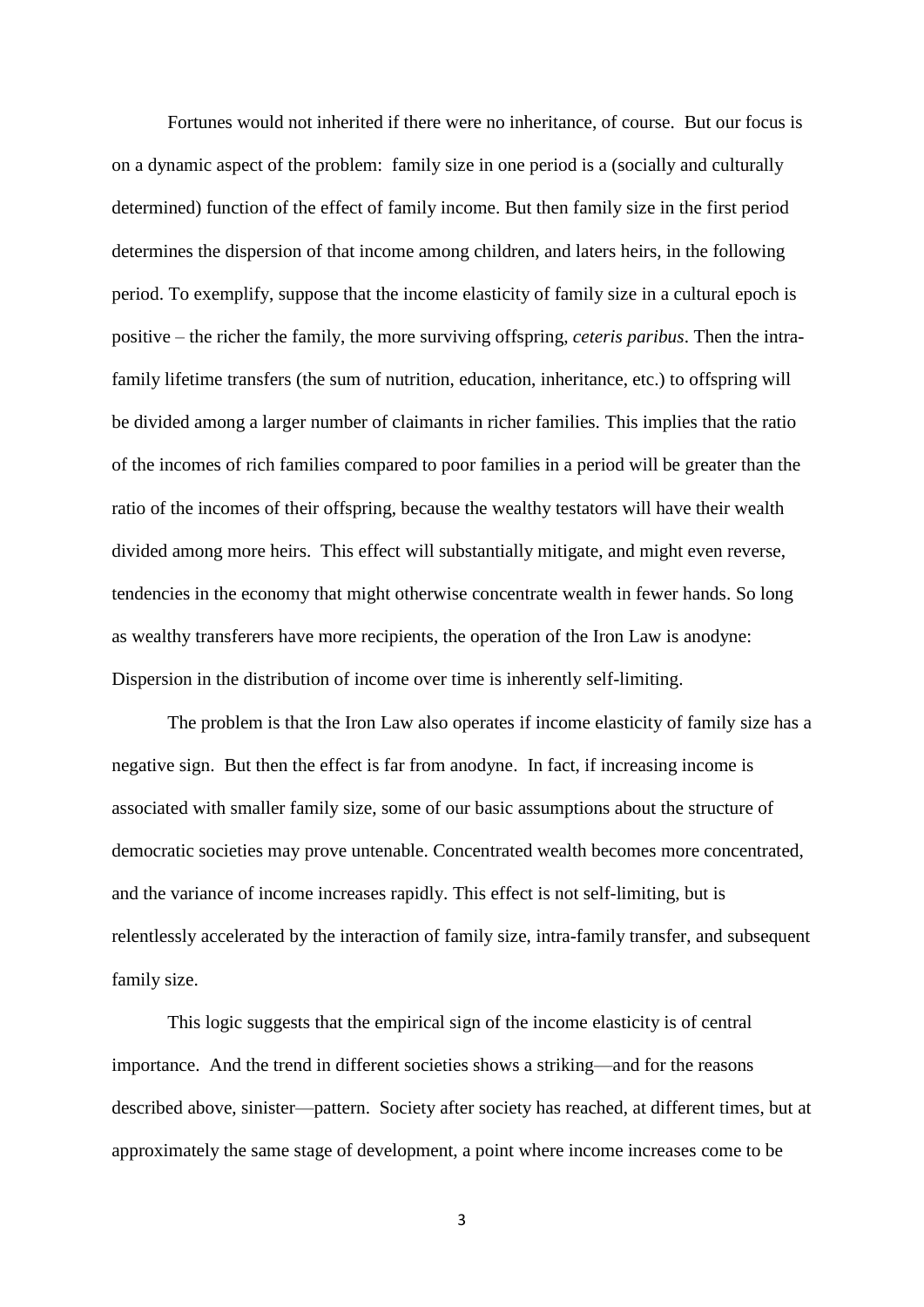associated with fewer, rather than more, children. For example, Becker (1981) and Becker and Tomes (1994) have suggested that, in modern times, the higher opportunity cost of children for families with greater human capital will mean that richer families will tend to be smaller. Österberg (2000) and Lindahl (2008) offer some empirical estimates of the effects of this changing elasticity on "income mobility," and support the idea that the pattern is important, though worrisome.<sup>5</sup>

Our contribution is to nail down the underlying logic of formal relationship rather than relying on empirical estimates. Further, it turns out that there is precedent for our theoretical claims: Smith (1776) foreshadows Malthus (1798) in emphasizing the positive causal connection between income and population – which in Smith is driven by the rate at which "a great part of the children which ... fruitful marriages produce" are "destroyed" (op. cit. p.98). So at the level of nations, it is a familiar observation that the rate of growth in income during the Malthusian era was associated with increasing population; but in the modern era, higher income is associated with lower population growth. Supposing that the national experience is mirrored at the individual level, the obvious conjecture is that in the Malthusian era richer families had larger numbers of surviving children and poorer families fewer surviving children because of the differential capacity to protect offspring against malnutrition and disease.

The importance of the dynamic process we adumbrate is hard to overstate. At its base is a key observation: in the modern era, as survival rates rose, family size became a

<sup>&</sup>lt;sup>5</sup> Our claim that this effect, in its full force, has been overlooked is borne out by Atkinson (2015, pg. 159) who cites us (Brennan et al., 2014) when referring to the mechanism, though not the name, of the Iron Law. The idea is also mentioned briefly in the context of inherited wealth in a survey chapter, Davies and Shorrocks (2000, pg. 622), "… if the wealthy consistently have fewer children, inherited wealth can become continuously more unequal." However, we would argue that the Iron Law has a far wider jurisdiction than mere inheritance, operating as it does via in vivo transfers or via beneficial parental attention, which differentially enhances the human capital of children in small families.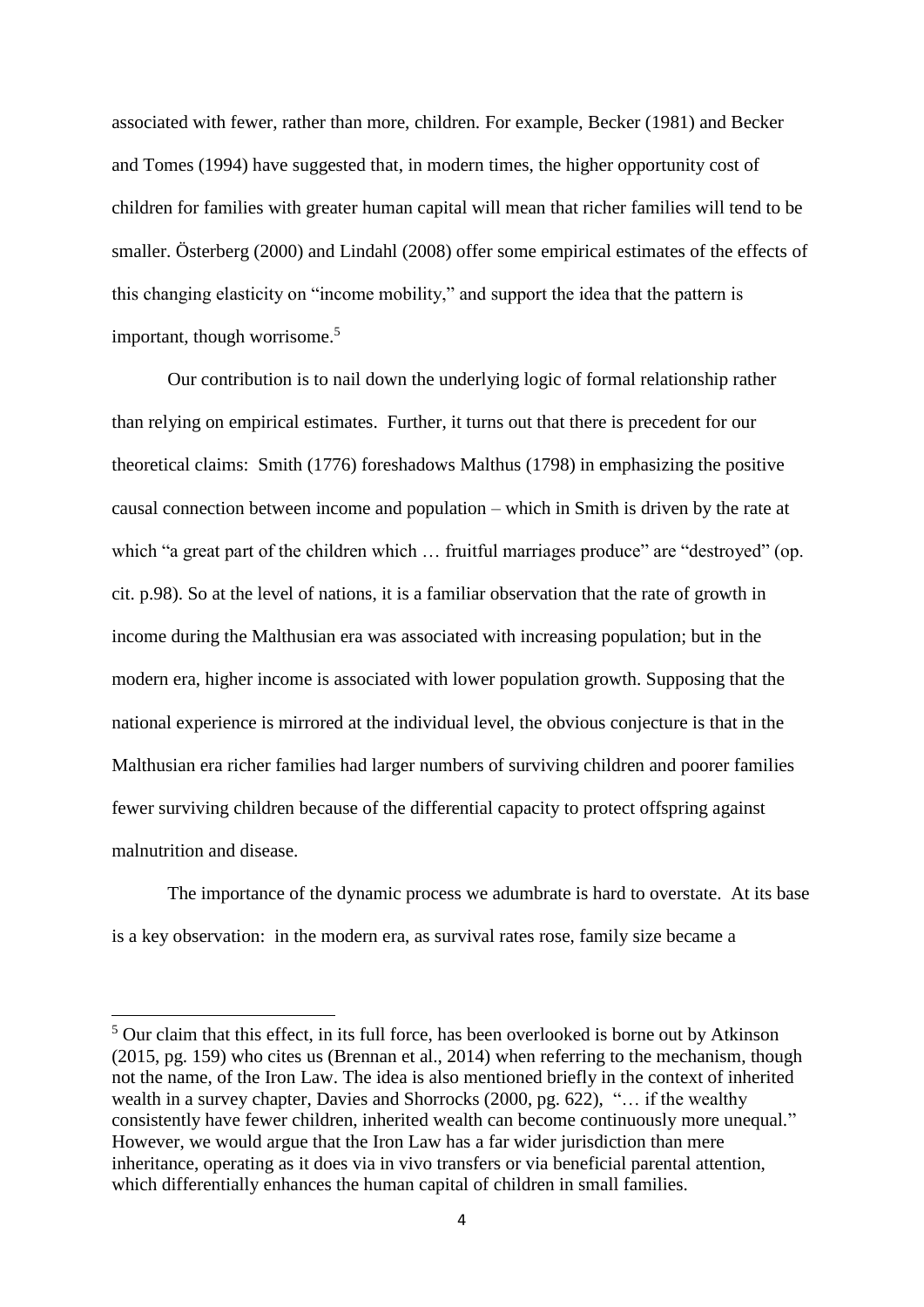'demand-side' phenomenon (dominated by the birth rate) rather than a supply-side phenomenon (dominated by the survival rate). And Becker's emphasis on demand-side considerations (in determining the choice between quantity and quality of offspring) becomes increasingly relevant.

On this basis, the Iron Law suggests a simple reduced-form "history of equality". In the Malthusian era, the Iron Law tended to produce ever greater equality: it suppressed the incomes of the offspring of richer, larger families vis-a-vis the offspring of poorer, smaller ones. In that sense, the Iron Law was favourable to the emergence of an ever-expanding 'middle class."

In the modern era, by contrast, as wide-spread availability of contraceptive measures meant the predominance of demand-side considerations in the determination of family size, the iron law's effects are reversed: the forces of differential family size across income classes involve ever greater inequality (whether measured in terms of wealth or income). Our description of the iron law's operation involves an independent role for income as a determinant of family size  $-$  in part because the economic literature<sup>6</sup> suggests independent reasons why income should play an independent causal role. However, it is worth noting that the iron law could in principle operate without any independent role for income at all.

To illustrate, suppose in a situation of identical incomes in period, there is some random variation in family size. Sibling rivalness effects will still be in operation and ceteris paribus children from smaller families will receive larger intra-family transfers than children from larger families. In the next generation, the same random effects will be in evidence: the

<sup>6</sup> Both Smith (1776) and Malthus (1798) offered speculative reasons why this might be true. The modern economic and demographic work on this question suggests two vectors of influence: capacity and taste. Capacity is related to the ability of a family to provide food and medical care, meaning that more offspring will survive, or that mothers may survive childbirth more often. Taste is the decision to have children, so that if economic factors matter at the margin the effects of price, income, and other variables will be in the expected directions. Becker's method is important, because he ruled out routine resort to "changes in preferences" as an explanation for observed changes. That is not to say that tastes, culture, and societal norms are invariant. But explanations based on changes in observable parameters should be privileged in explanations, in this view.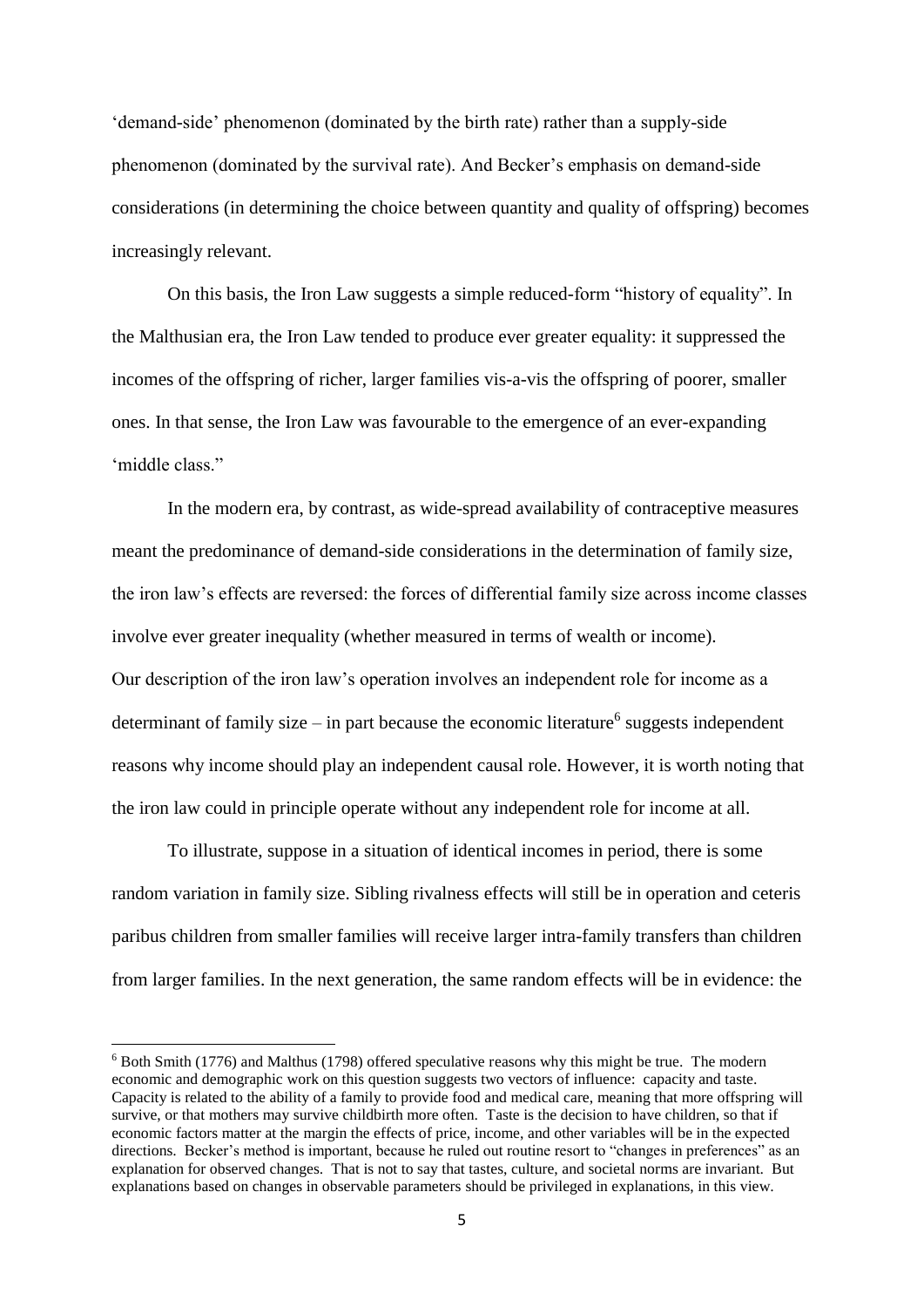proportion of rich individuals with a 'small family history' will tend to increase over time, whatever other factors in income determination are in play.

### *I.B. Caveats*

1

Some clarifications and caveats should be inserted at the outset.

1. The mechanism we focus on makes an implicit assumption of perfect assortative mating. Mating patterns are clearly important and in the limit, systematic offsetting mating could undermine the entire mechanism, though we find this an implausible scenario.

2. The Iron Law involves no claim of any genetic connection between the income-earning capacities of parents and children. Indeed, any such would presumably operate as an intrafamily 'public good' to all siblings; and hence not be subject to the sibling rivalness effect. In this sense, any claim concerning a putative relation between income elasticity of family size and the aggregate quality of the genetic pool is entirely alien to the spirit of this paper. 3. Although we have illustrated the central property of sibling rivalness via appeal to 'economic goods' narrowly construed, we do not think the phenomenon is so restricted. For example, we take the apparently robust empirical finding in the sociological literature that educational performance is negatively correlated with family size (other things equal)<sup>7</sup> to emphasize that parental attention and energy in relation to their children's education is no less 'rival' in the economic sense than food or Princeton fees.

4. This is not an empirical paper. We make no attempt here to assess how significant the iron law effects are in the current situation. Our focus is on the mechanism itself, which operates

<sup>7</sup> See for example Blake (1989), Alexander and Cherlin (1990) and for the developing world, Dang and Rogers (2013).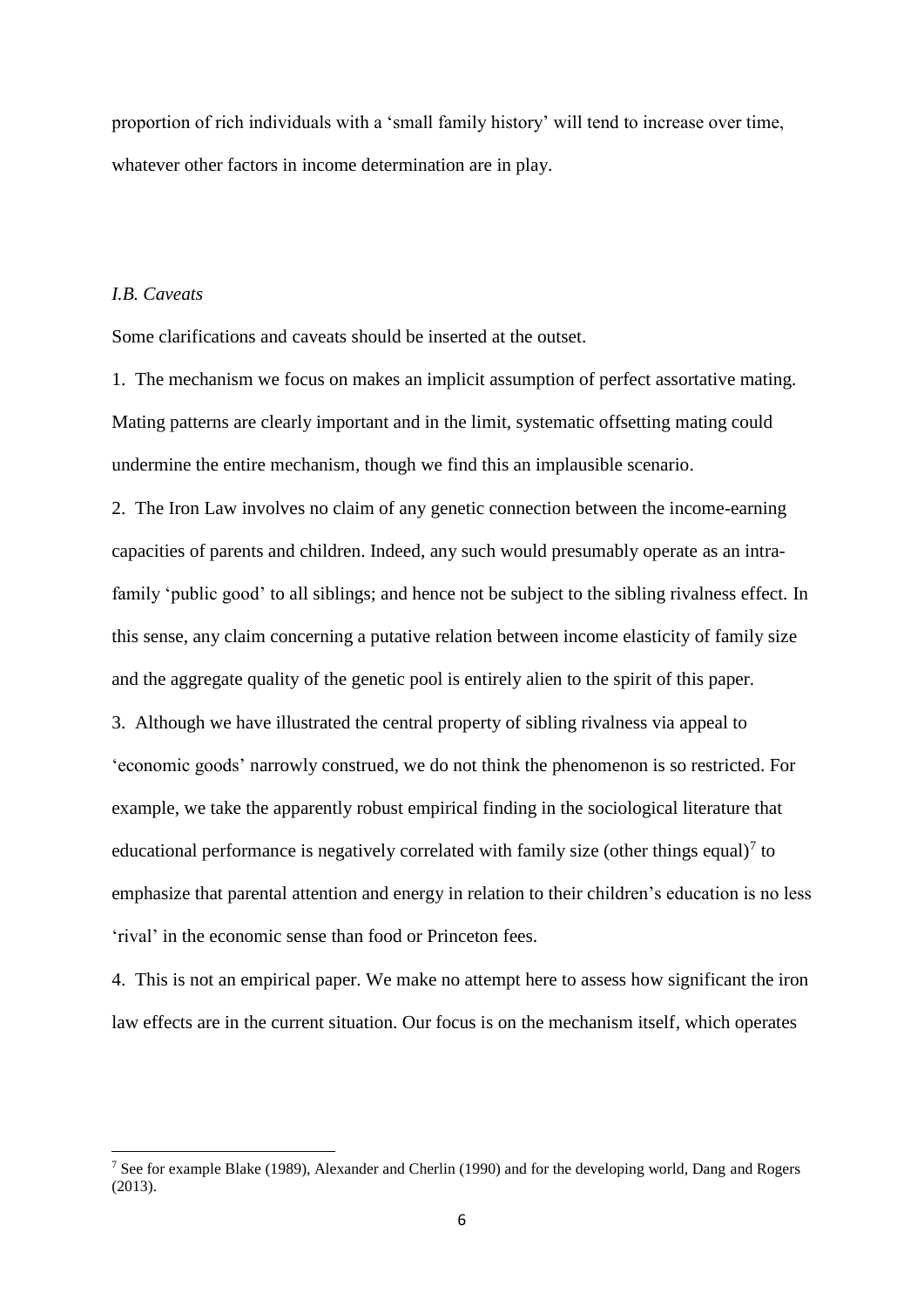always in the background. We consider that mechanism sufficiently interesting to be worth independent conceptual scrutiny.

5. Although bequests are one important mechanism of intergenerational transfer, they are not the most significant for most families. Over most of human history, because humans do not reach material independence for an extended period (which may itself be endogenous), much the most significant intra-family transfer receipts for most individuals are those that occur over the first decade or so of the individual's life. Even in the relatively affluent modern era, bequests are likely to represent a small part of total lifetime transfers from parents to children, except for the very richest, perhaps because human capital has become more important than relatively alienable claims on physical capital. Accordingly, although we use some bequest data later as the basis for measures of the income elasticity of family size, we want to emphasise that we do not see bequests as the main game in the operation of the Iron Law.

## *I.C. Outline*

The lay-out of the discussion is as follows.

In section II, we illustrate the effects of the iron law by appeal to some simple simulations. Part of the objective here is to show in simple arithmetic terms what the effects on the Gini coefficient of the Iron Law's operation are, under various possible values of the key parameter – the income elasticity of family size. In developing those simulations we take it that the income level strictly determines family size, so that there is no independent variance of family size within income classes.

In section III, we offer a somewhat more general treatment by taking a Taylor series approximation of the relation between child income and parent income – and allowing explicitly for variance in the relation between family size and parental income.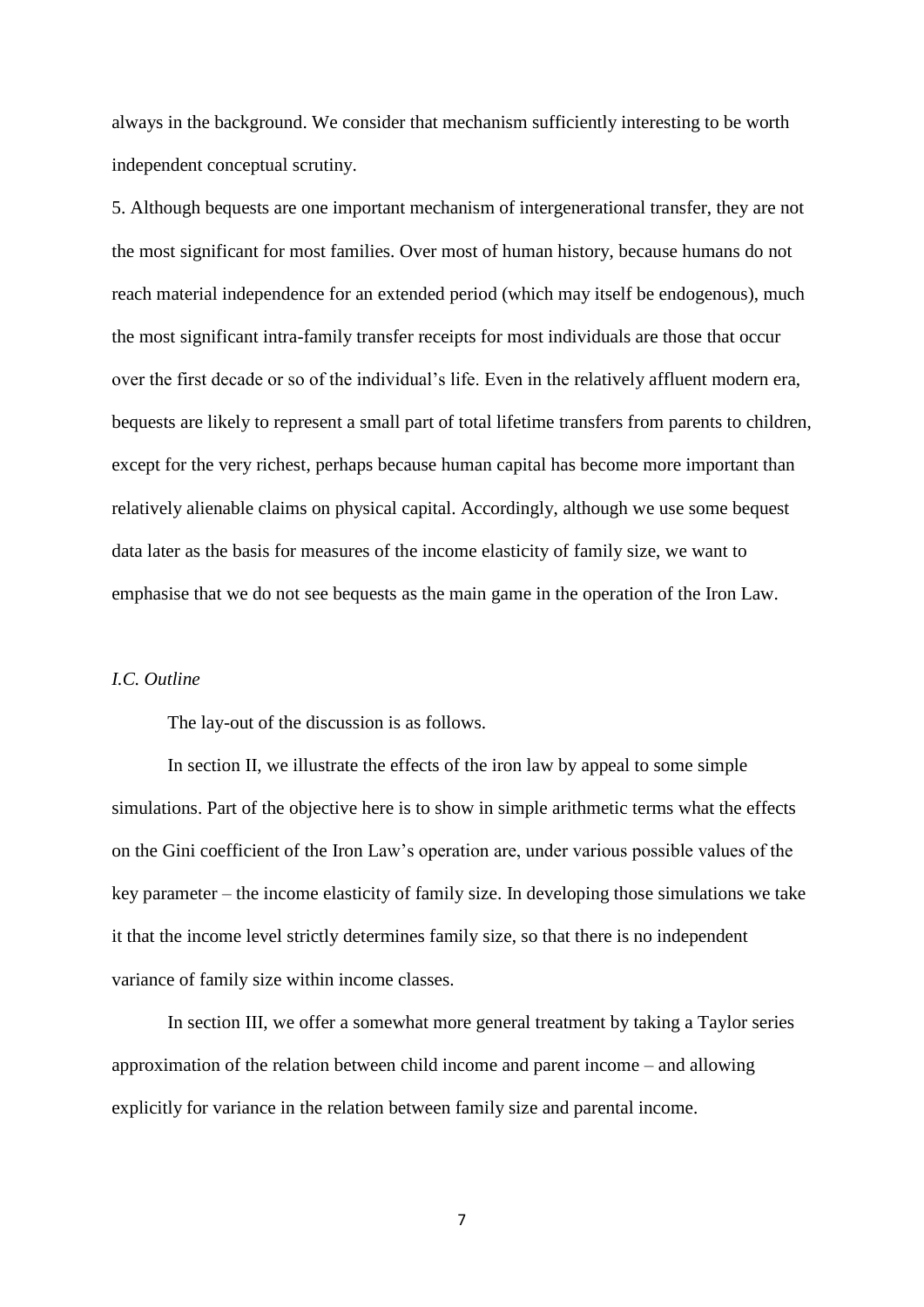In section IV we turn to the historical material, using secondary data to try to locate different periods of the value of the income elasticity of family size; and exploiting Malthusian period data to buttress our claims about the importance of income-mediated factors. The function of these empirical investigations are essentially to justify the particular parameter values used in the simulations in section II.

Section V draws together some brief conclusions.

#### **II The Operation of the Iron Law**

In this section we simulate the operation of the Iron Law to see how it might affect inequality, measured in a standard way. The setup is deliberately simple, and we focus on different values of a key parameter – the income elasticity of family size – and exclude all other influences on family size. In the next section we offer a somewhat more general treatment, modeling other influences on family size by an i.i.d. error.

There are many influences on income determination, of which the Iron Law is only one. Moreover, transfers to children and the acquisition of human capital might occur over an extended period, so at any point in time the operation of the Iron Law might be invisible to both econometricians and the actors alike. However, despite this, we demonstrate in this section that the cumulative effects can be sizable.

Our simulations examine the changes in inequality over three generation to confirm, firstly, that they are small over a timeframe of interest to short-sighted policymakers, secondly, that there are no reversals and all the compounding heads in one direction, and, finally, that the relentless compounding delivers a cumulated effect that is non-trivial.

To abstract from economic growth, which is not *per se* determinative of relative incomes, the simulations start from a state where the distribution of income is normalized with Uniform distribution over  $(0, 1)$ . We assume that income in cohort *i*,  $Y_{it}$  is divided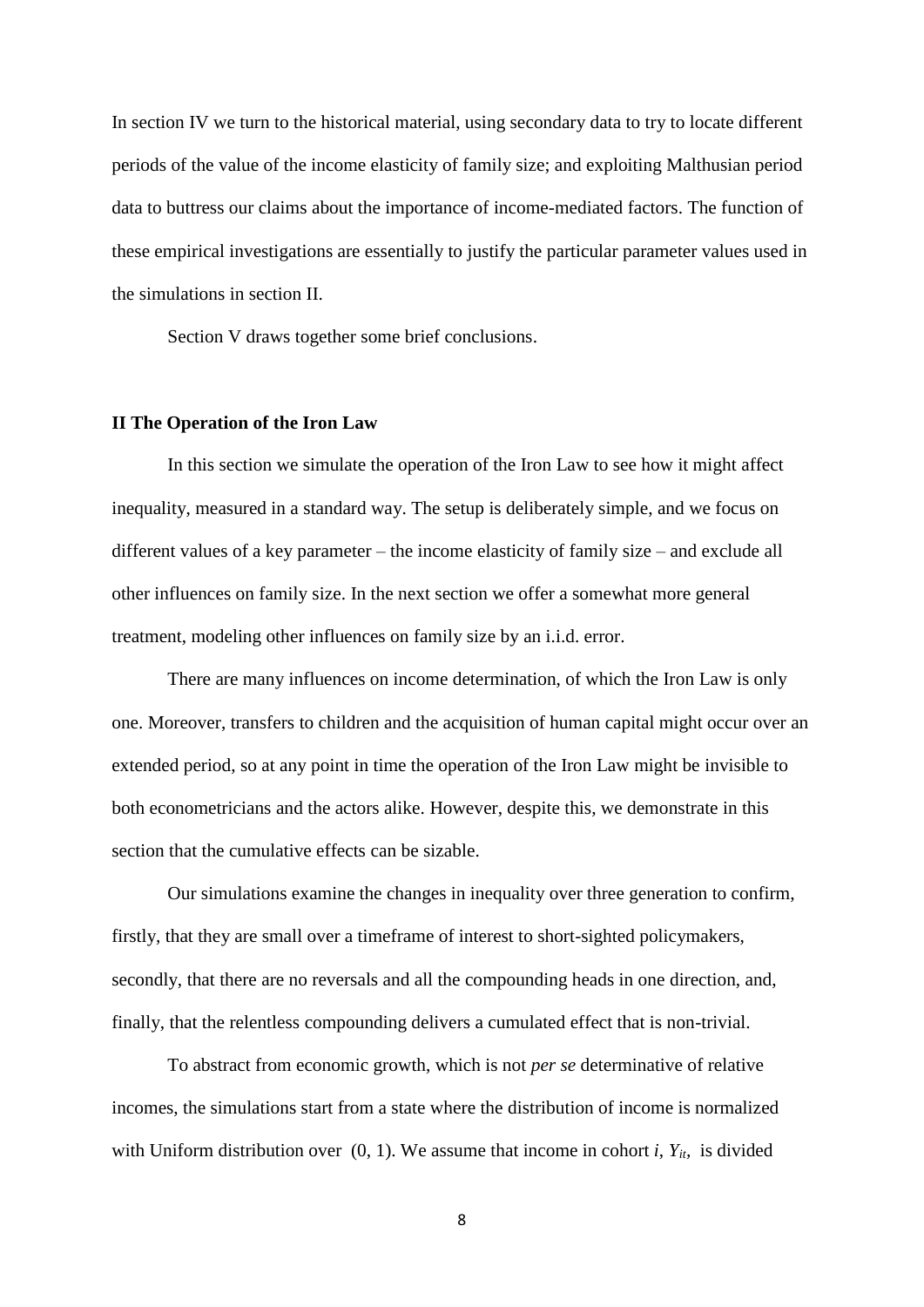equally among individuals in a family, *Nit,* and therefore that income available for the next generation is proportional to per person income:

$$
Y_{i, t+1} = n \frac{Y_{i, t}}{N_{i, t}}
$$
 (1)

Where *n* is the average number of people in household across all income classes. We assume perfect assortative mating by men and women on the same income level, and, the premultiplication by average family size *n* is so that the income of successive generations does not decline on average.<sup>8</sup>

Agents live for two periods. Over the first period, children are born according to the income of their parents, as dictated by  $(N<sub>it</sub> - 2)$  in (2), and acquire human capital and other *in vivo* transfers. At the end of the first period, their parents die and the sum total of *in vivo* transfers plus bequests is given by (1). In the next period, they become parents, and make transfers to the next generation. The number of children born in a period  $(N_{it} - 2)$  is determined only by income in this section, and therefore the average family size *n* in (1) is determined only by average income *y*. 9

$$
N_{i,t} = \alpha + \beta Y_{i,t} \qquad \qquad n = \alpha + \beta y. \tag{2}
$$

The simulations loop through three iterations, for each new generation.

Step 1: The income for each cohort is specified.

Step 2: Family size is determined by (2), and then the income for the children who are coming of age in each cohort is determined by (1).

Step 3: Income inequality is measured for the new generation.

We then return to step 1 using the new distribution of income and loop through the three steps again.

 $\overline{a}$ 

<sup>8</sup> As Fernández Rogerson (2001) point out, assortative mating alone will have some impact on inequality.

<sup>9</sup> We will assume two parents throughout this model.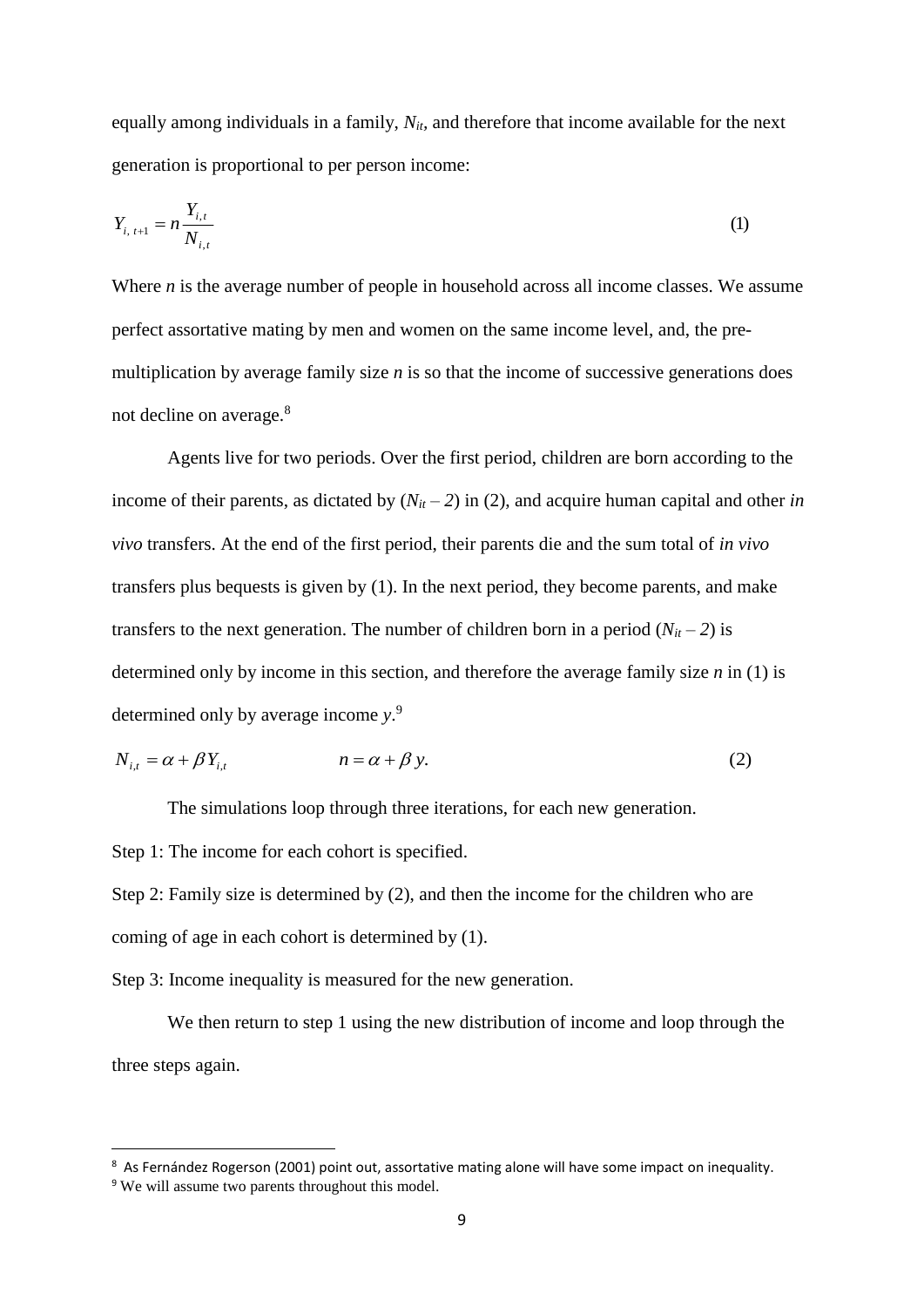To operationalize and interpret the simulations an initial distribution of income is needed for the first time Step 1 is performed. Then, there needs to be a choice of  $\alpha$  and  $\beta$  in (2) for Step 2 and, finally, a choice between measures of inequality in Step 3.

For any linear distribution of income, including *Y~Uniform (0,1)* which is the starting distribution for the simulations, the two most natural measures of inequality – the Gini coefficient and the standard deviation – are very close.<sup>10</sup> The importance of this result lies in the fact that it is much easier to work with standard deviations analytically than with Gini coefficients, and we shall exploit this in the next section. Accordingly, we only need to plot the Gini below, and the reader can be confident the standard deviations's are virtually the same.<sup>11</sup>

We now show the influence of  $\beta$  for the operation of the Iron Law in two contrasting cases. In what follows the elasticity of family size with respect to income evaluated at the means of *y* and *n*, namely  $\beta$  *y/n*, will be denoted *n*.

In the first case, which for reasons we will elaborate later we call the *Mathusian Era,* there is a positive income elasticity of family size ( $\eta$  is positive because  $\beta$  is positive). In our simulations we assume the poorest families had only two surviving children whereas the richest families, better able to protect their progeny from the vicissitudes of disease and starvation, had an average of between 3 and 4 surviving children. This corresponds to an intercept and slope pair  $(\alpha, \beta)$  of  $(4.0, 1.55)$  in (2).

 $10$ The Gini coefficient is based on the so called Lorenz curve, which measures cumulative income against cumulative population. A Gini of zero indicates no inequality (see Dorfman, 1979). Let  $f_Y = 1-(b/2)+bY$  be the linear income pdf over *(0, 1)* with slope *b,* constructed to integrate to unity. The standard deviation of *Y* is

and we use Dorfman (1979)  $G = 1 - \frac{1}{(1 - F_a)^2} dv = \frac{1}{(1 - F_a)^2} dv$  to obtain the Gini where  $F_y$  is 4 6 3 3  $\frac{1}{3}\sqrt{\frac{3}{4}-\frac{b^2}{6}}$  and we use Dorfman (1979)  $G = 1 - \frac{1}{E(y)}\int (1 - F_y)^2 dy = \frac{1}{3} \left( \frac{1 - b^2/20}{1 + b/6} \right)$ )  $\overline{\phantom{a}}$ l ſ  $^+$  $=1-\frac{1}{E(y)}\int (1-F_y)^2 dy = \frac{1}{3}\left(\frac{1-b^2/20}{1+b/6}\right)$ 3  $(1 - F_v)^2 dy = \frac{1}{2}$  $(y)$  $1 - \frac{1}{2}$ 2,  $1(1-b^2)$ *b*  $(F_v)^2 dy = \frac{1}{2} \left( \frac{1-b}{4} \right)$  $G = 1 - \frac{1}{E(y)} \int (1 - F_y)$ 

the cdf. Now in order to guarantee a positive pdf it must be the case that  $-2 \le b \le 2$  so these expressions will not be too far numerically from *1/3* for many admissible values of *b*. The standard deviation and the Gini are exactly $I/\sqrt{I^2}$  and  $I/3$  when  $f_Y$  is uniform, since  $b=0$  in that case.

<sup>&</sup>lt;sup>11</sup> The simulations that follow can be replicated in an online appendix and the reader can confirm that the Ginis and standard deviations are indeed very close to each other.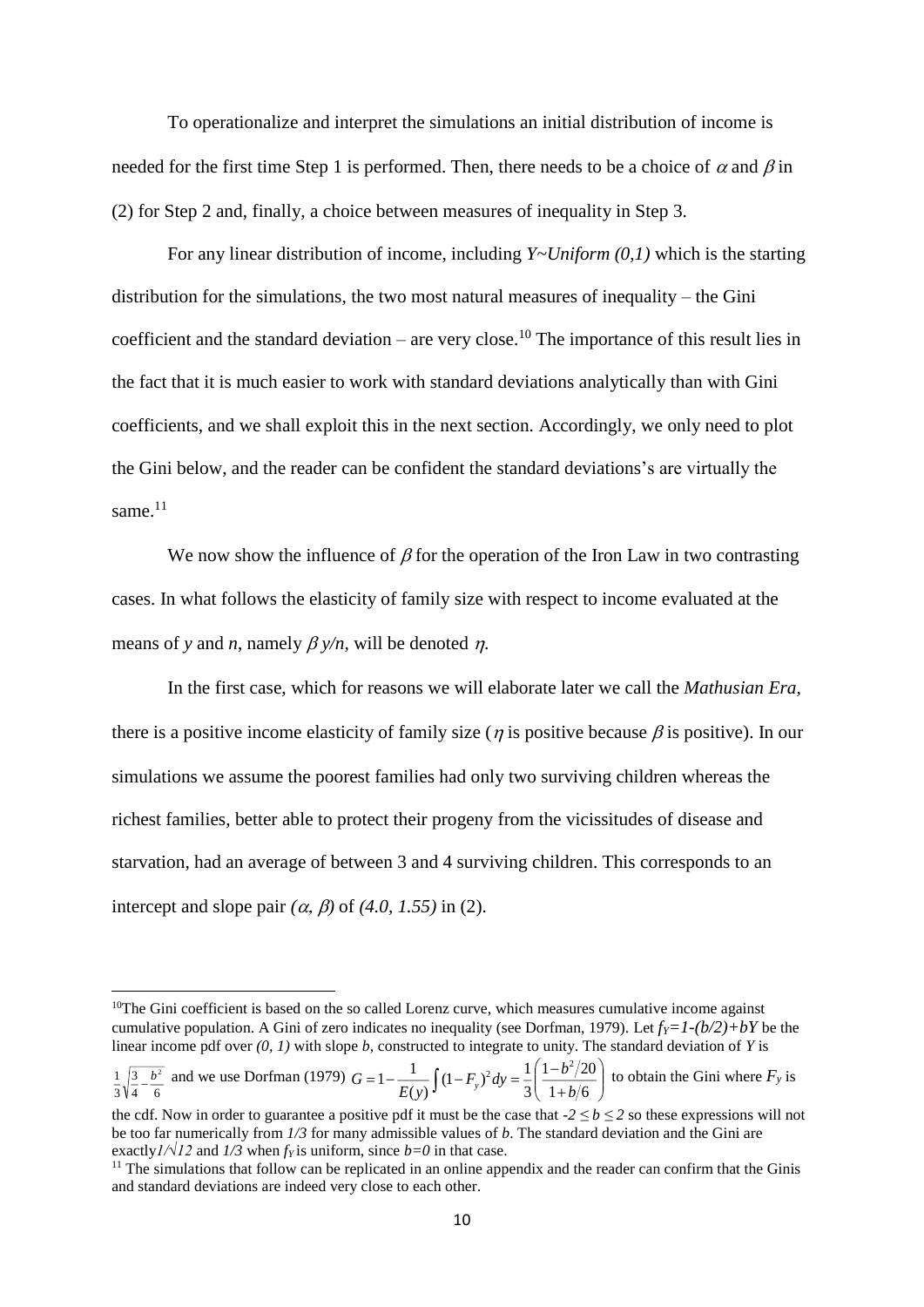In the second case, called the *Modern Era,* there is a negative income elastic of family size ( $\eta$  is negative because  $\beta$  is negative). Here, the demand for children is far more important for family size than survival technology. We assume the richest families have between one and two on average, while the poorer families have two. We choose the parameters *(4.0, -0.35)* to generate this behavior.

Later we will justify our choice of the slope and intercept parameters used in the two cases. Briefly, the  $(\alpha, \beta)$  pair from the Malthusian era come from regressions using estates in England prior to the industrial revolution (Clark and Cummins, 2010), and the values for the Modern era are derived from US data in the second half of the twentieth century (Jones and Tertilt, 2008).

The simulations are shown in Figure 1 and are available in detail in an online appendix. In Table 1 we then provide the compounded change in the standard deviation over three generations. We have checked that the Gini coefficients in our spreadsheets are virtually identical to the standard deviations, so we will freely interchange these two terms as we discuss the results. The per cent change in the Gini over one year in the second row of Table 1 is calculated assuming that each generation comprises one third of a century, and so we take  $[G_{end}/G_{start}]^{1/100}$ -1 as our estimate for the annual proportional change.

## **Figure 1: The Compounding of the Iron Law: Malthus vs. Modern**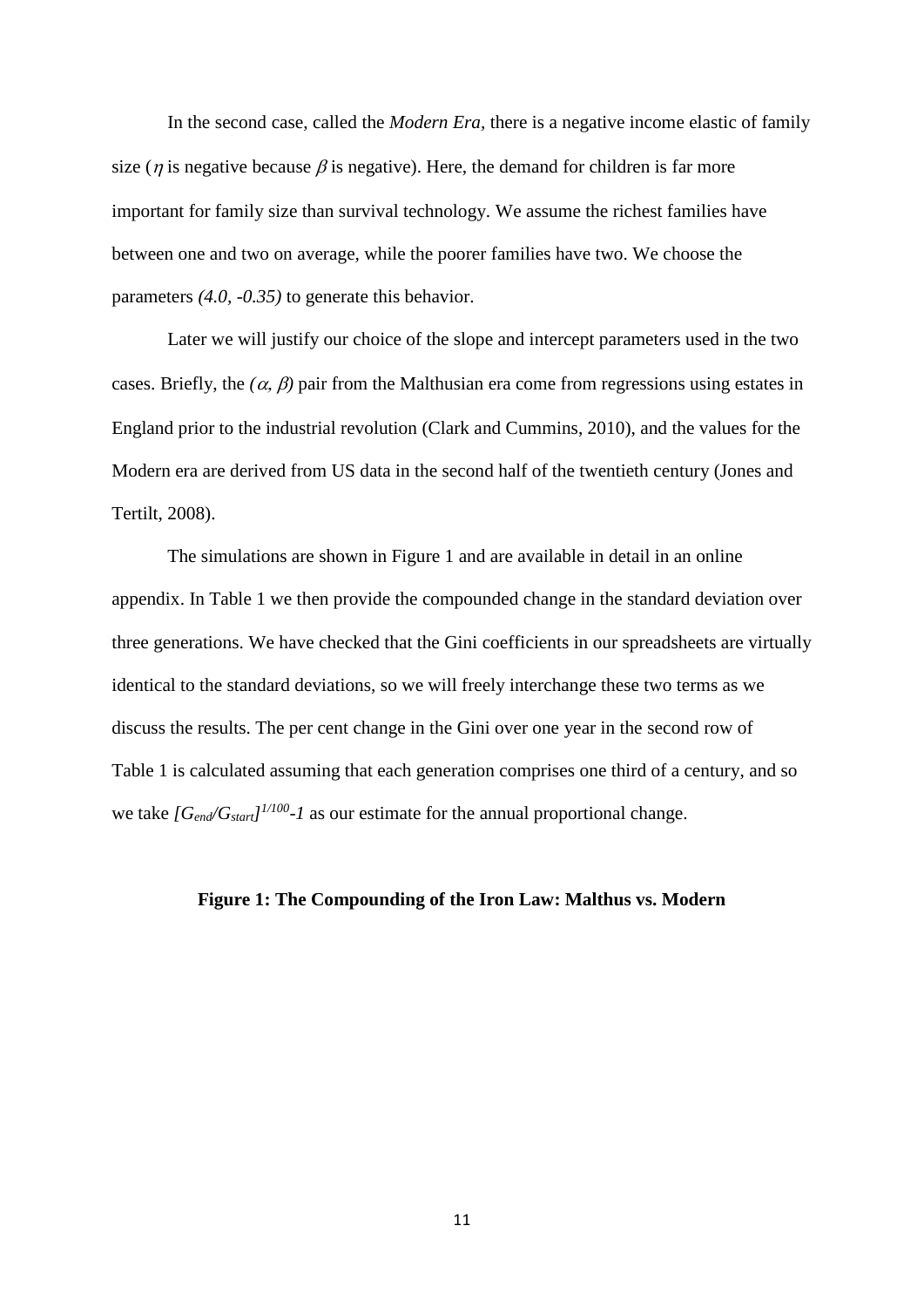

Figure 1 has several interesting features. Measured inequality exhibits a sizable change over the period. Using the Gini equivalence we may compare the numbers in Figure 1 with some contemporary Gini estimates (Corak, 2012). The starting Gini value of just under 0.3 is close to current estimates for Germany. The endpoint for the modern era, just under 0.4, places inequality at the upper end of inequality in developed countries, towards China and the US (both just over 0.4). The decline in the bottom axis is very large, considering that the Scandinavian countries, which are known for their low inequality, have Ginis between 0.2 and 0.3.

|                                     | Malthusian | Modern |
|-------------------------------------|------------|--------|
| $\%$ $\Delta$ over three Generation | $-44%$     | 16%    |
| % $\Delta$ over one year (3 Gen =   | $-0.58%$   | 0.15%  |
| $100 \,\text{yrs}$                  |            |        |

**Table 1: Inequality Effects of the Iron Law**

These sizable effects – nearly 50 per cent lower in the Malthusian era and 16 per cent higher in the Modern era – are possible because there are no reversals in the compounding of the Iron Law. The effects on each generation are relentlessly one-directional for all simulations,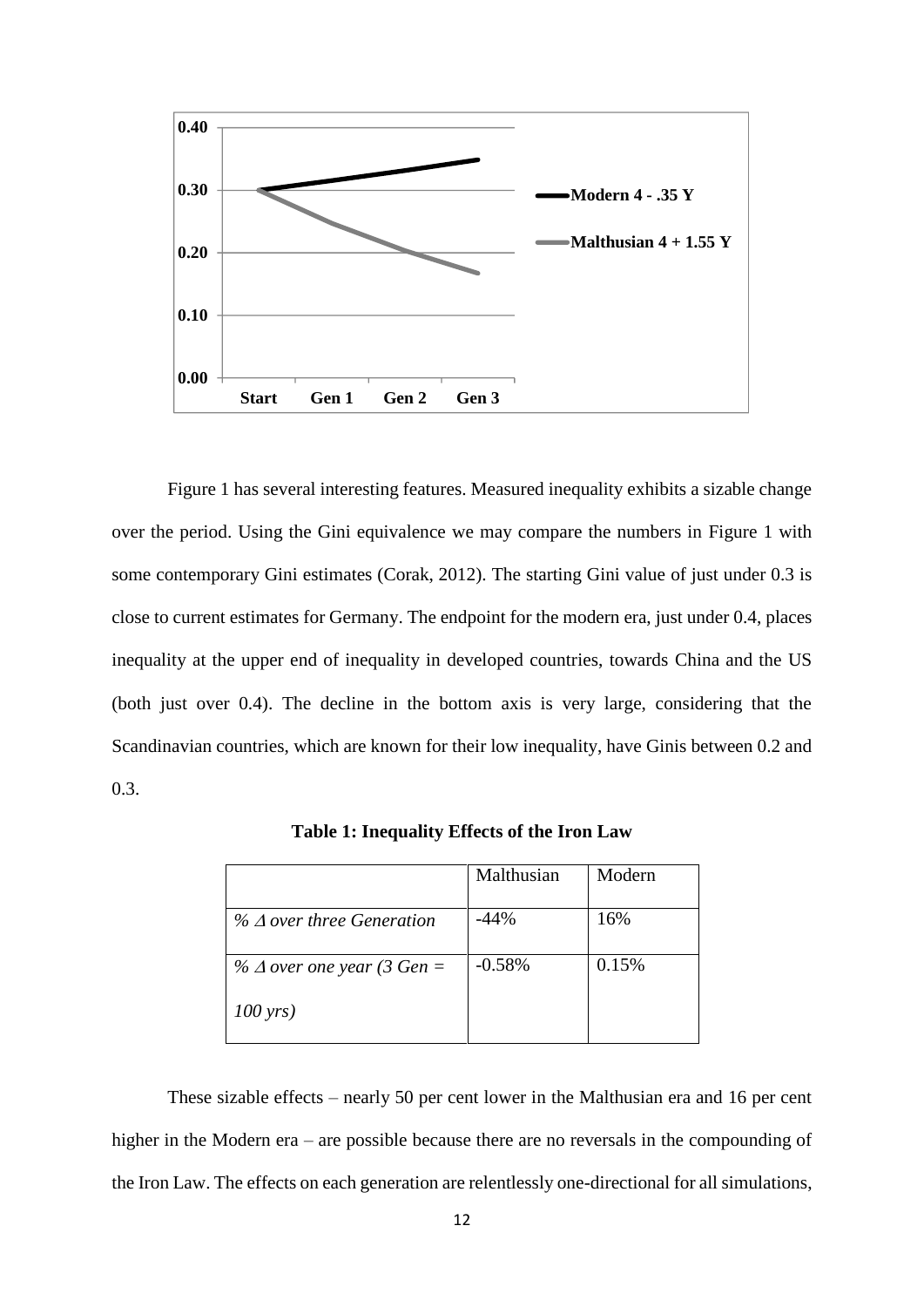as flagged in the introduction. The contrast between the numbers in the two rows of Table 1 is startling, and the reconciliation between the two hinges on the timescale of the bottom axis of Figure 1. Three generations amounts to one century, and so while it is hardly surprising that the annual changes are small, it amounts to a significant policy-relevant fact. These kinds of changes would be very difficult to detect econometrically, with estimated coefficients susceptible to attenuation bias.<sup>12</sup> Crucially, with an impact horizon extending far beyond the political cycle, they would scarcely attract the interest of a short-sighted policymaker.

To reinforce the message of both Figure 1 and Table 1, we recap the basic Iron Law mechanism. For countries in the Modern era, any dynasty with high income has fewer children amongst which to divide their wealth. These children will therefore find themselves in the higher end of the income distribution in their adult lives and, since the only thing affecting income in these simulations is the number of children and starting income, these children will themselves have fewer children who will in turn gain a greater transfer from their parents, and so on.

In the Malthusian era, rich parents have more surviving children than their poor counterparts and so a dynasty that starts out rich will find its wealth diluted as it is progressively spread out over relatively large families in its dynasty. In subsequent generations, the same effect will repeat itself, compounding towards greater equality.

Actually, the effects for the Malthusian era in Figure 1 are so sizeable that it is worth reiterating that this is a stylized ceteris paribus exercise. There are many factors that acted to hold up inequality in the Malthusian era, not least primogenitor conventions which we sidestep by assuming in  $(1)$  that income is divided equally.<sup>13</sup> Furthermore, according to Adam Smith

<sup>&</sup>lt;sup>12</sup> As is well known, a mismeasured RHS variable in a regression will cause the estimator of the coefficient to be biased towards zero – so called attenuation bias. Small or gradually evolving effects are therefore notoriously difficult to capture in econometric analysis, because in the presence of measurement error estimates close to zero run the risk of being deleted on a significance criterion.

<sup>&</sup>lt;sup>13</sup> As Menchik (1980) notes, primogeniture could perpetuate inequality, once it has already been established for some other reason.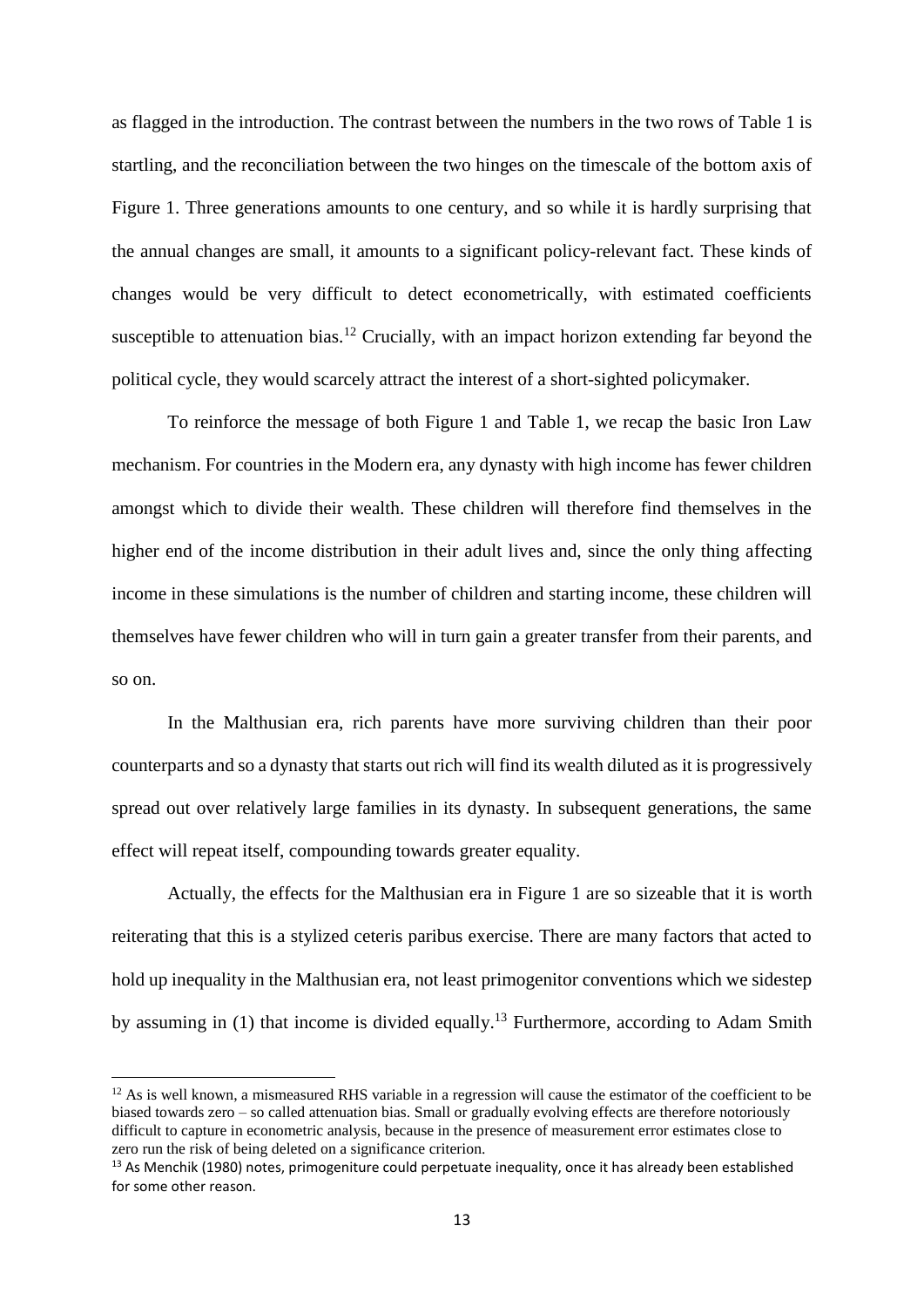(quoted later) the tragedy of child bereavement was far more common among the poorer classes, so that the income in (1) for poor people was depleted by children who did not survive. That said, the impact of primogenitor was probably muted outside the upper echelons of society in the Malthusian era, since poorer people may have lacked significant bequests, and there is an offsetting factor that holds up Malthusian inequality within the Iron Law framework itself, as we shall see in the next section.

We have so far operated on  $\eta$  the elasticity of family size with respect to income, by positing changes to  $\beta$ . However, there is another dimension along which to engineer changes in this elasticity. If we now consider a high-fertility modern country, such as those found in the developing world, we note that a higher value of  $\alpha$  will result in a lower elasticity for a higher mean household size *n* (engineered by increasing  $\alpha$  in (2)). From (1) this in turn will have less impact upon per person income in subsequent periods, so the compounding of the Iron Law will be weaker.

We pursue this thought in Figure 2, where we define a *Modern Era* (High Fertility<sup>14</sup>) regime for countries that exhibit a negative correlation between income and family size, but where all families have more children on average. We assume the poorest families have four children but richer families have between three and four, so that the intercept and slope pair is *(6.0, -0.35)*.

<sup>&</sup>lt;sup>14</sup> We use the term *fertility* like demographers, who reserve the term *fecundity* for the ability to bear children.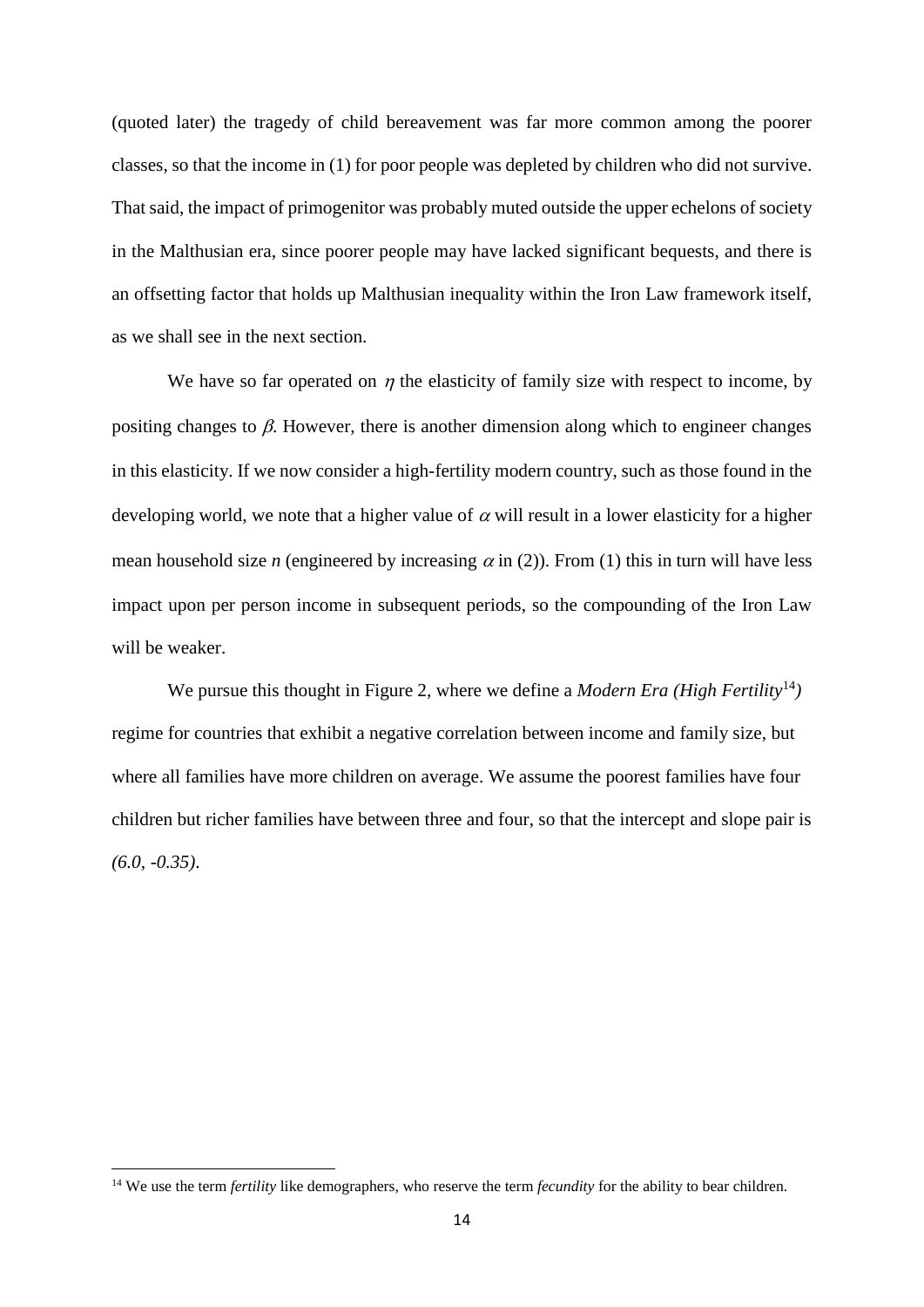

**Figure 2: The Compounding of the Iron Law: Low vs. High Fertility**

The movement of the high fertility country from 0.3 to somewhere around 0.35 it is rather like a move between Germany and the UK, where the UK has somewhat more inequality than many other countries in Europe. As expected, the compounding exhibited in the dashed line is less than the Modern Era simulation.

We have shown in this section firstly that the Iron Law gains its strength from its relentless compounding power. We take it as fact that rivalness of sibling consumption is such a robust claim about the human species that the Iron Law will indeed be permitted to operate over the kinds of timescales that make this compounding nontrivial. Yet, somewhat paradoxically, we have also shown that the Iron Law, by virtue of its underwhelming annual progression, may be invisible to those with the most to profit from knowing about it, namely policymakers.

We have also shown the impact of the key drivers of the elasticity of family size with respect income, namely  $\beta$  and  $n$ , on the compounding of the Iron Law. The compounding is negative for a positive  $\beta$  and positive for a negative  $\beta$ . However, the Iron Law is attenuated for high fertility countries, because changes in income have a smaller *proportional* impact on *Nit* in (2).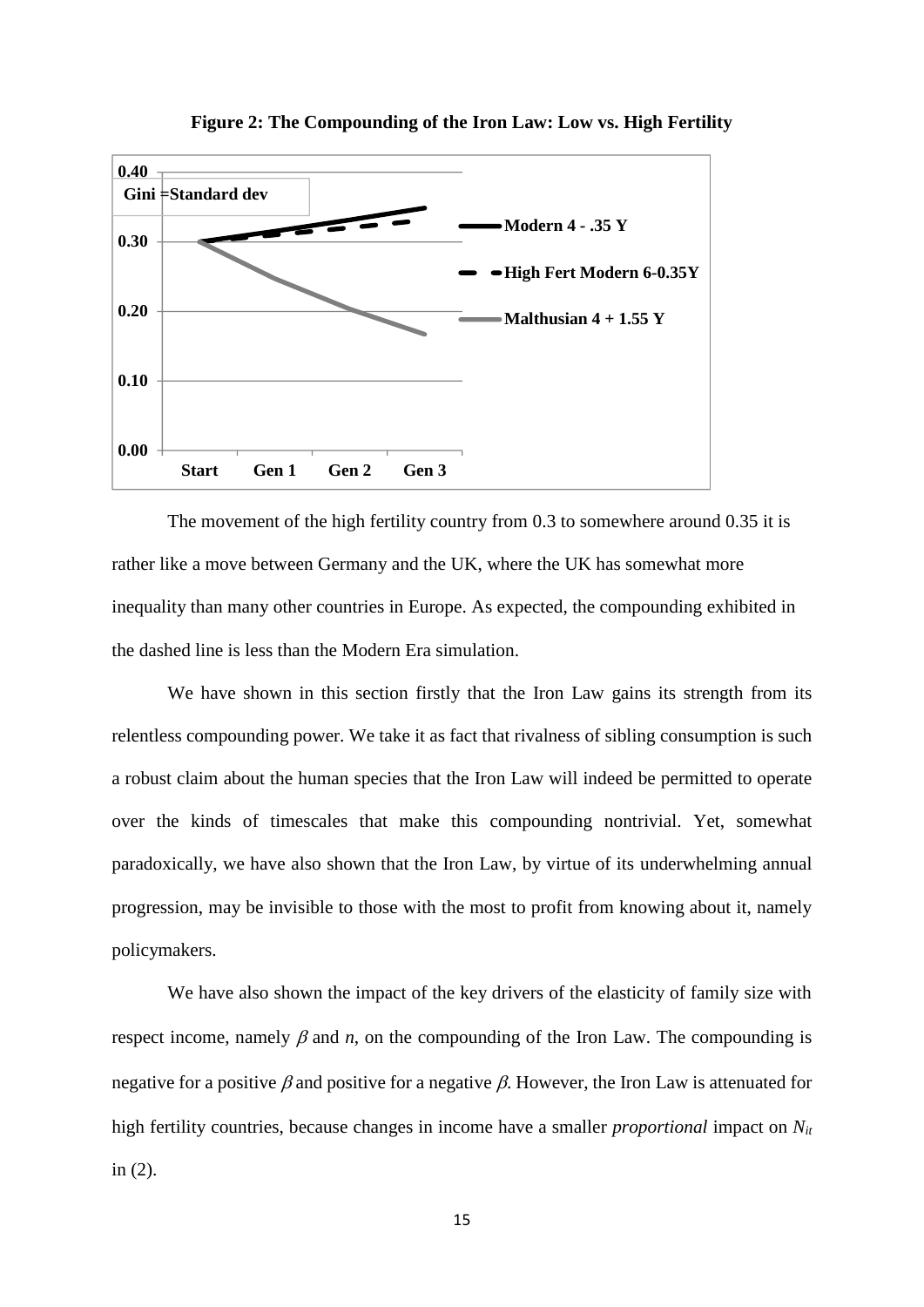#### **III Compounding, Entropy and the Iron Law**

In this section we derive an analytic representation for evolution of income inequality due to the Iron Law, measured as the square of the standard deviance (the variance). Our first main finding is that modern societies with low numbers of children are particularly susceptible to the compounding of the Iron Law towards inequality. When we introduce other uncorrelated factors that bear on the numbers of children – what we call entropy – we find that this acts to increase inequality in any era, which is our second main finding. In the Mathusian era entropy puts a brake on the large Gini declines seen in Figure 1, which is a welcome fillip to the realism of the model.

Our point of departure from section II is to rewrite (2) with other factors uncorrelated with income on the RHS. We suppress subscript for dynasty *i* and think of *Y* and *N* as random variables distributed across individuals.

$$
N_t = \alpha + \beta Y_t + u_t \tag{3}
$$

Equation (3) obeys some standard assumptions, namely:

$$
Cov\left(N_t, Y_t\right) = \beta V(Y_t) \tag{4}
$$

$$
V(Nt) = \beta2 V(Yt) + \sigma2,
$$
 
$$
V(u) = \sigma2.
$$
 (5)

We take a Taylor series linearization of income in period *t+1* and work out its variance. It turns out to depend on the variance in period t, and the covariance between income and family size in period *t*.

$$
Y_{t+1} = n\left(\frac{Y_t}{N_t}\right) \approx n\frac{y}{n} + n\frac{1}{n}(Y_t - y) + n\frac{y}{n^2}(N_t - n) = y + Y_t - \frac{y}{n}N_t.
$$
 (6)

We then take the variance of this linearization.<sup>15</sup>

<sup>&</sup>lt;sup>15</sup> A subtlety here is that the variance in t+1 uses the distribution of income in that period. The distribution is altered by different numbers of children populating different income cohorts. It turns out that the pre-multiplication by *n* elegantly addresses this issue, as proved in Appendix 1.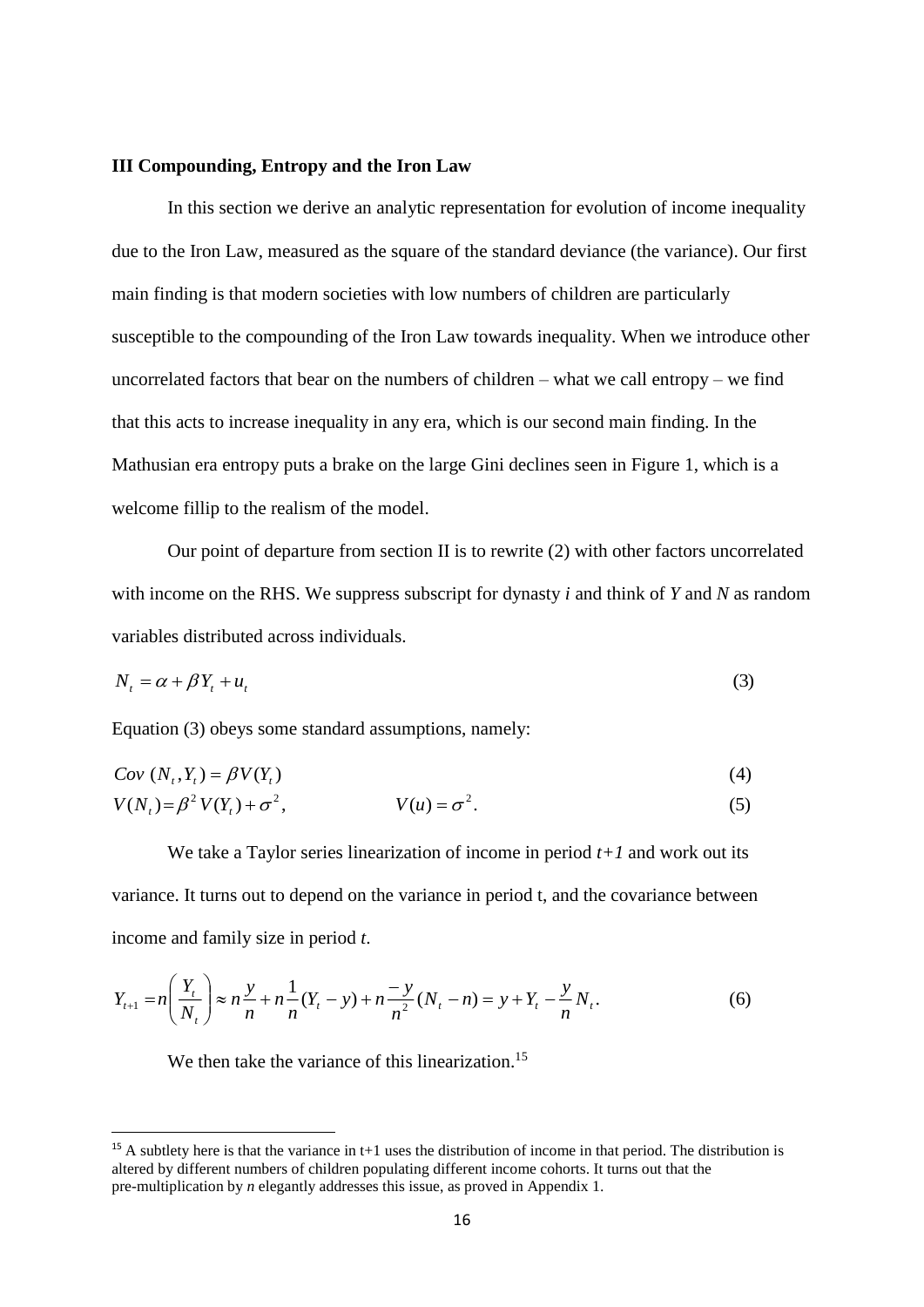$$
V\left[n\left(\frac{Y_t}{N_t}\right)\right] = V\left[Y_{t+1}\right] \approx V[Y_t] + \left(\frac{y}{n}\right)^2 V\left[N_t\right] - 2\frac{y}{n}Cov(Y_t, N_t) \tag{7}
$$

The appearance of a negative covariance term is obvious upon reflection. If the numerator and denominator of the ratio of two random variables move together (positive covariance) a high value in the numerator will be offset, on average, by a high value in the denominator, However, if the denominator tends to fall, on average, when the numerator rises (negative covariance) some very large ratio draws will occur. We can now substitute the above expressions for  $Cov(N_t, Y_t)$  and  $V(N_t)$  into (7) to obtain the time series process for the variance.

$$
V_{t+1} = \left(1 - \frac{\beta y}{n}\right)^2 V_t + \left(\frac{y\sigma}{n}\right)^2 = \left(1 - \eta\right)^2 V_t + \left(\frac{y\sigma}{n}\right)^2 \tag{8}
$$

Crucially, the autoregressive process for inequality in (8) only converges when the elasticity is positive, in the Malthusian era. In this case, the steady state variance is given by (9).

$$
V = \frac{(y \sigma/n)^2}{1 - (1 - \eta)^2}
$$
 (9)

Simple comparative statics for the Malthusian era can be inferred from (9). Inequality in the steady state is increasing in income (*y*) and entropy ( $\sigma$ ) and decreasing in fertility (*n*) and the income elasticity of family size  $(\eta)$ . Outside the Malthusian era, we have to rely on the growth rate in the autoregression, which can be inferred from the growth rate of  $V_t$  in (8).

$$
\frac{V_{t+1}}{V_t} - 1 = (1 - \eta)^2 - 1 + \frac{\left(\frac{y\sigma}{n}\right)^2}{V_t}
$$
\n(10)

If  $\eta$  is negative this is always positive, which is another way to say that inequality is explosive *ceteris paribus* in the modern era. However, we can confirm our comparison of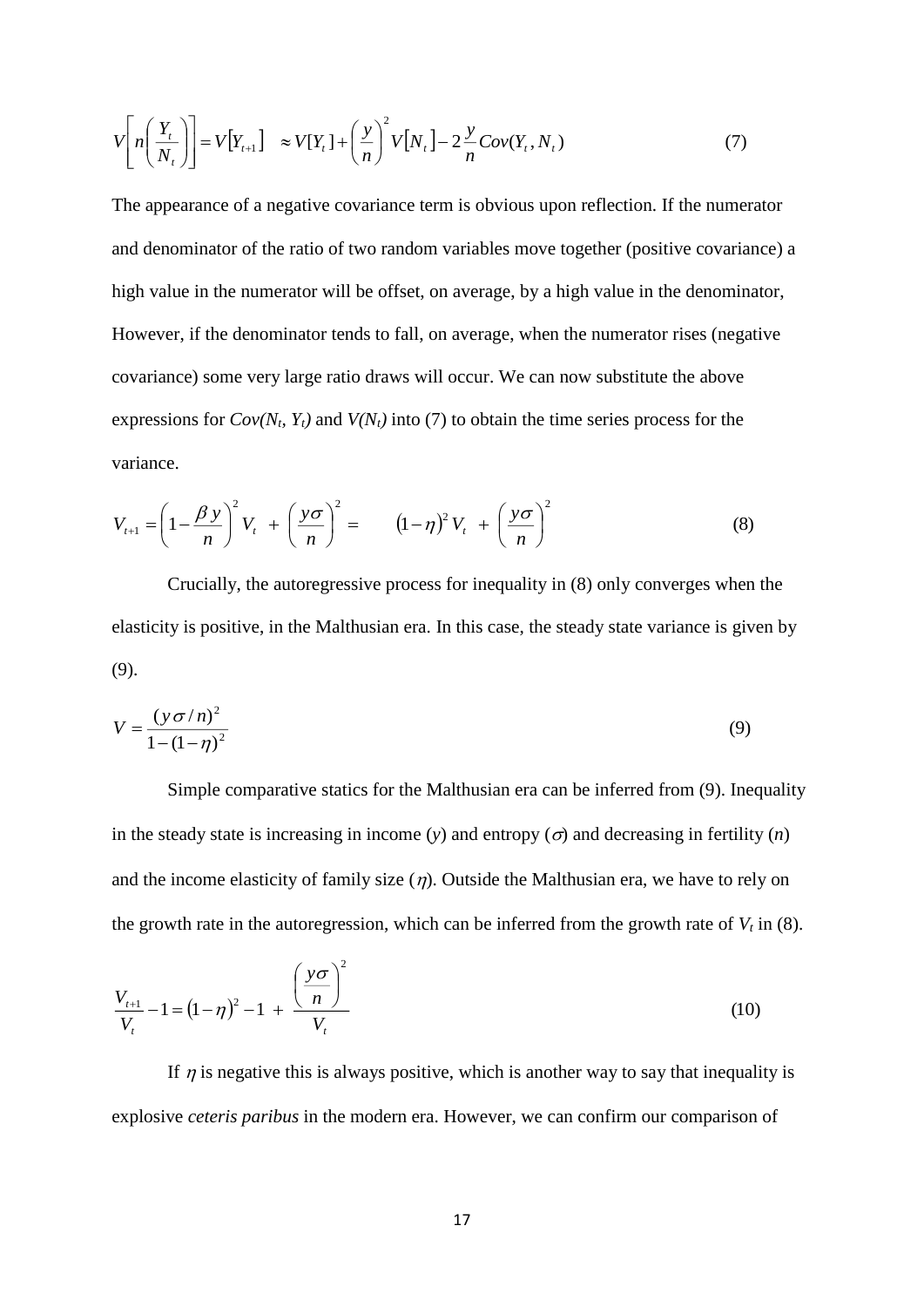profiles in the modern era in Figure 2. The lower *n* is (for given  $\beta$ ) the faster will be the growth in inequality.

If on the other hand  $\eta$  is positive we can distinguish two cases: First, if  $V_t$  is growing it does so at a decreasing rate. The RHS of (10) will fall to zero as the last term diminishes and stops there (because  $V_t$  will no longer change). Second, if  $V_t$  is falling it must do so at an increasing because as *V<sup>t</sup>* falls the last term rises the RHS of (10) will rise to zero and stop there (because  $V_t$  will no longer change).

We conclude from (9) and (10) that entropy  $(\sigma > 0)$  must increase the growth rate of inequality (from (10)) in either the Malthusian or Modern era and the level of inequality in any existing steady Malthusian state (from (9); and, that the property of the relentlessness of the Iron Law is unperturbed by entropy, meaning that any positive/negative growth in  $V_t$ continues monotonically. All these points are illustrated in Figure 3.

**Figure 3: Entropy and Inequality** (dashed with entropy)



Taking the left panel first, there is no steady state in the modern era, but we know that for an arbitrary starting value (the black dot) the growth rate must be greater when entropy exists. That is, independently of any causal relationship between income and family size volatility in family size creates extra inequality because of rivalness.

In the right panel, we note from (9) that a steady state must exist in the Malthusian era, that it is independent of the starting value, and that the steady state is increasing in the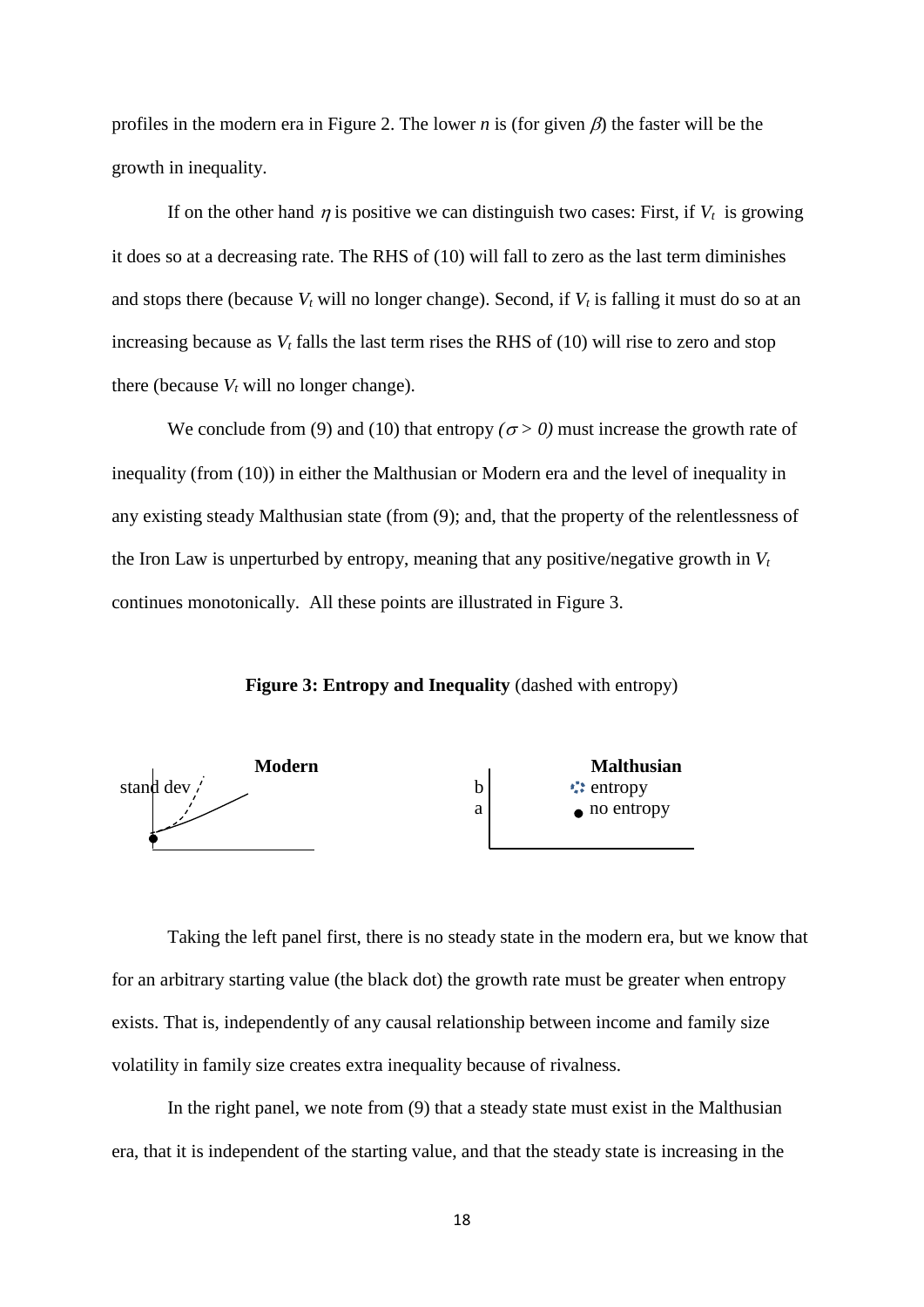level of entropy.<sup>16</sup> Thus we show the fixed points as the closed dot for the no-entropy case and the open dot for the entropy case. Would inequality have increased or decreased due to the operation of the Iron Law in the Mathusian era? Clearly, from the panel, it depends on the extent of entropy and the starting value.

Three cases can be distinguished. If inequality starts very low (below *a* on the axis) it will increase to one or other of the steady states shown by the dots. If inequality starts below the entropy steady state and above the no-entropy steady state (between *a* and *b*), it will rise if there is entropy and fall if there isn't. Finally, if inequality starts very high (due, say, to a rigid social hierarchy) then the operation of the Iron Law will be to reduce inequality, with or without entropy.

We conclude this section with a number of observations about this model. First, from equation (11), which is (10) with  $\sigma = 0$ , we can forge a link to section II. In the absence of entropy (the world of section II), we have that the growth rate of the standard deviation is the negative of the income elasticity. (And we recall that the standard deviation is approximately the Gini).

$$
\sqrt{V_{t+1}} = (1 - \eta)\sqrt{V_t} \tag{11}
$$

Over three generations we then have that the proportional change in the standard deviation should be roughly three times the standard deviation, if  $\eta$  is small. This insight, unpacked in Table 2, provides a useful cross-check on our simulations from in section II. In the last two rows of Table 2 we compare the compounding from the simulations with the theoretical compounding implied by equation (11), both over three generations. They are indeed very close.

<sup>&</sup>lt;sup>16</sup> There is a case where there is explosive growth in inequality in the Malthusian era. If the income elasticity of family size is greater than one, relatively rich families have relatively poor children, since the numbers of children rise so much that the ratio in (1) falls. Beyond an elasticity of two, this effect is so strong that it leads to explosive inequality.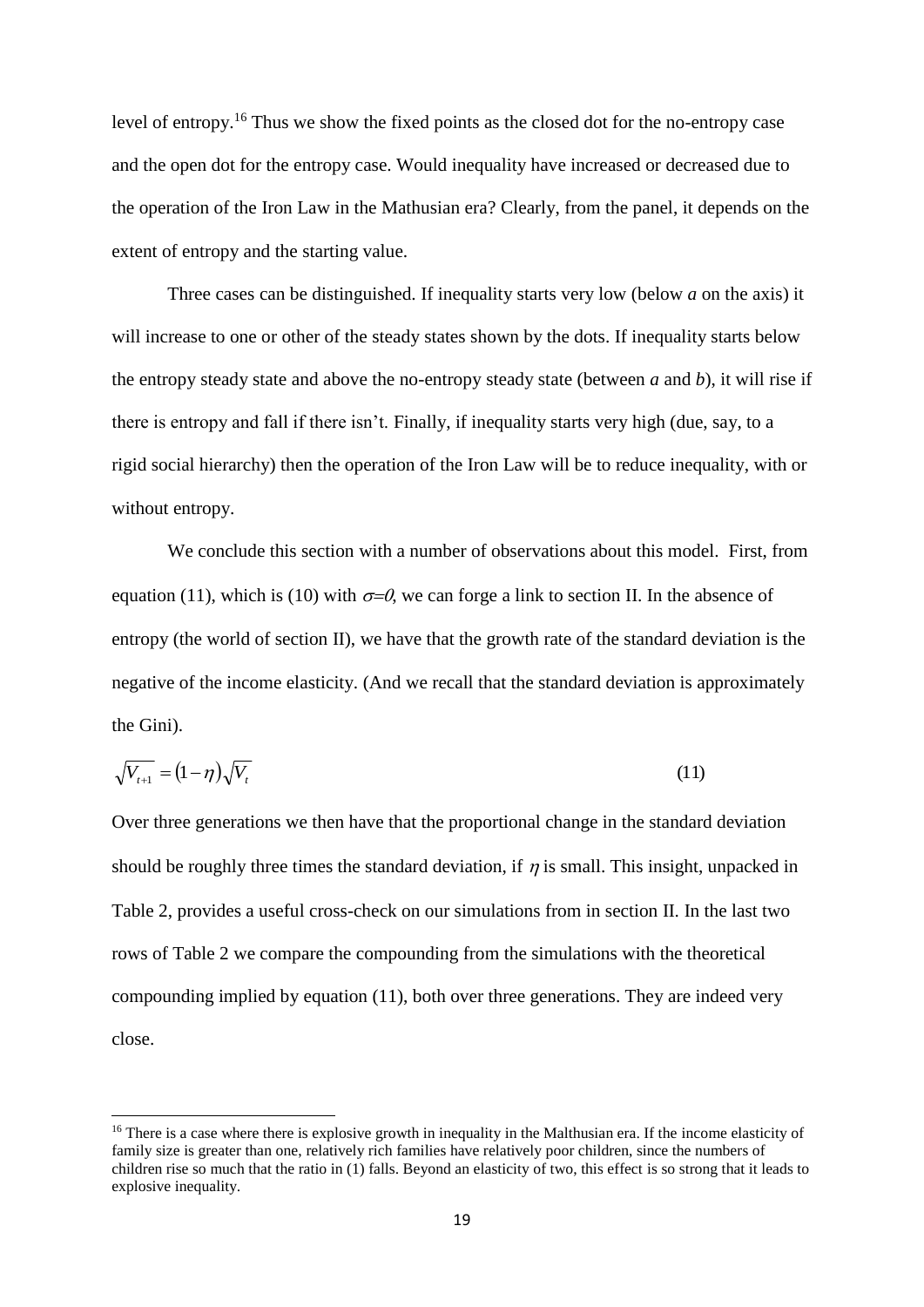|                             | Malthusian     | Modern   | Modern (High Fertility) |
|-----------------------------|----------------|----------|-------------------------|
| $\alpha$                    | $\overline{4}$ | 4        | 6                       |
| $\beta$                     | 1.55           | $-0.35$  | $-0.35$                 |
| $\mathcal{Y}$               | 0.5            | 0.5      | 0.5                     |
| $\boldsymbol{n}$            | 4.775          | 3.825    | 5.825                   |
| $\beta y/n = \eta$          | 0.162          | $-0.046$ | $-0.030$                |
| $3^{rd}$ Generation (11)    | $-41%$         | 14%      | 9%                      |
| $3rd$ Generation Section II | $-44%$         | 16%      | 10%                     |

#### **Table 2: No Entropy Comparison**

Armed with an analytic solution, we are now in a position to explain the differential Modern era compounding between columns two and three, which was a brute fact in section II. Noting that the denominator of  $\beta y/n$  is itself  $\alpha+\beta y$  it is immediately obvious that if  $\alpha$ rises for a given  $\beta$ , as it does in moving from column two to three, then  $\beta y/n$  falls and the compounding is reduced.

The intuition is that *N* appears on the denominator of *nY/N* and so as the mean of *N* drops *nY/N* is exposed to low draws of N which, in view of this inverse relationship, will boost the children's incomes a lot. To put the point straightforwardly, the sibling rivalness implications of a family having two children versus one child are very much more substantial than the rivalness implications of having five children in a family that already has four.<sup>17</sup> It is mere conjecture, but our suspicion that this is rarely a topic of conversation among parents

<sup>&</sup>lt;sup>17</sup> A nice line of mathematical reasoning shows that the Iron Law greatly accelerates the removal of inequality in the Mathusian case, to the point where everyone attains the mean in a single generation (with the Gini being zero in this case). We can take the limit of  $nY/N$  as  $\alpha$  approaches zero in the Malthusian case (the limit does not exist for the modern era, because of the assumption that *n* and *N* must always be positive) and we obtain  $nY/N \rightarrow (\beta y) Y/(\beta Y) \rightarrow y$ .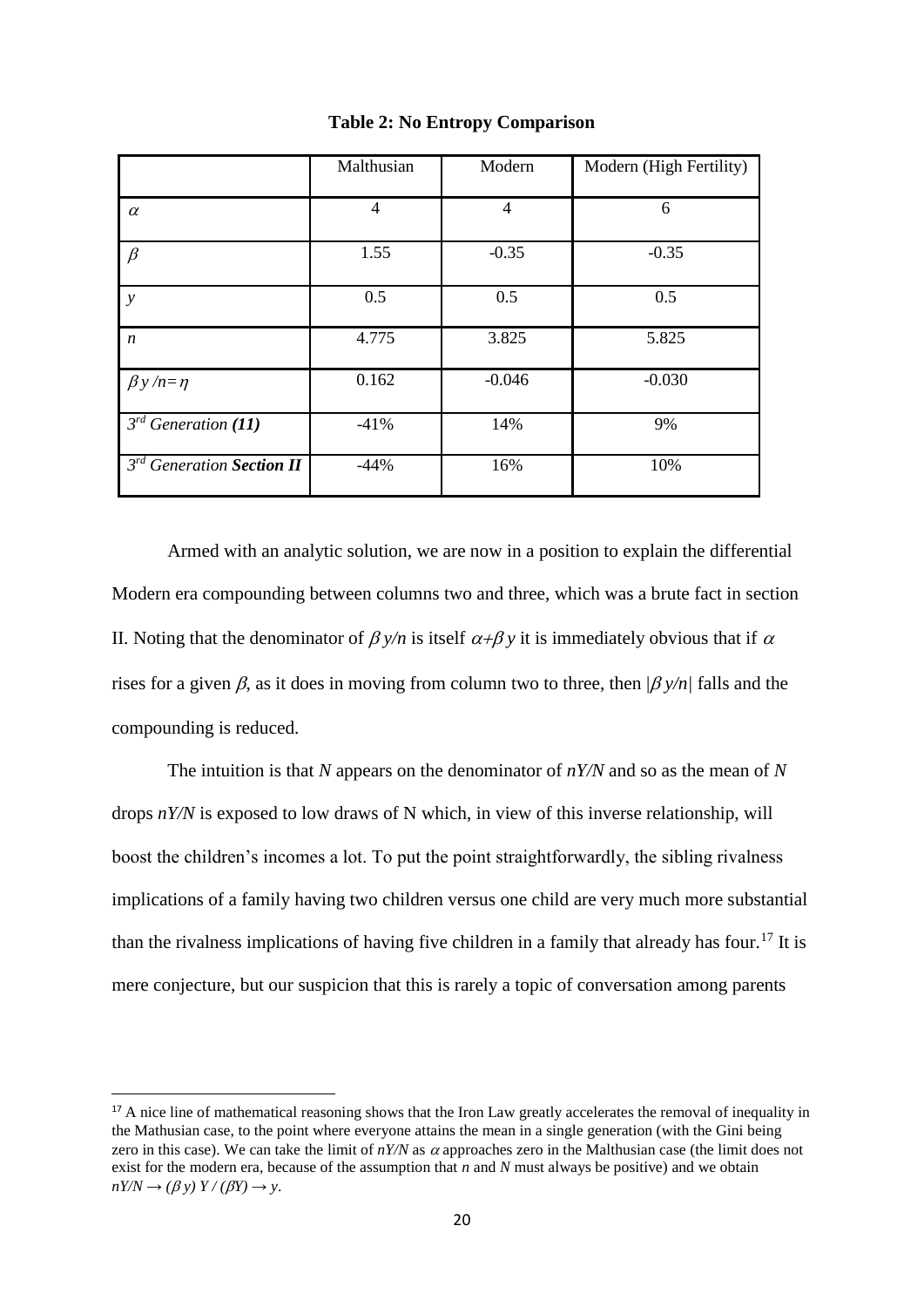contemplating an extra child is what led us to float the idea, in the introduction, that the Iron Law is invisible in the Smithian sense – that is, invisible to the actors themselves. The combination of compounding and entropy in the general case (equation (8)) helps explain a puzzle from the last section.

We noted there that the Iron Law predicted inequality in the Malthusian period should have withered quickly, leaving the impression that the poverty stricken and hierarchical Middle Ages was a more-than-Scandinavian paradise of equality. However, entropy, which we shall show in section IV abounded during the pre-modern era, puts a break on the fall in the Gini, and implies a non-zero steady state for the general equation (9). We will quantify these effects in the next section, and show that Mathusian entropy was quite high (a standard deviation of 2.23 children).

We conclude this section by reiterating that low levels of fertility in the modern era strengthen the operation of the Iron Law. We have already commented on the difference between columns two and three of Table 2. We now make the additional observation that entropy – which was not a feature of Table 2 at all – always heads in the direction of greater inequality. In considering the Malthusian era, this was a matter of comfort, at least to us who are promoting the Iron Law as an explanatory tool, since it rescued the Iron Law from making a perilously optimistic prediction about the Malthusian world. However, when we consider the modern world, the second term in (8) can only fan the flames of inequality, making any policymaker who wishes otherwise busier, and hotter, than ever.

In particular, a policy maker concerned about inequality can be both encouraged and discouraged by the general equation  $(8)$  with compounding and entropy.<sup>18</sup> The good news is that future inequality drives off current inequality, and so all the standard tools of addressing

<sup>&</sup>lt;sup>18</sup> The last part of this section presumes without critique that one wishes to alter inequality.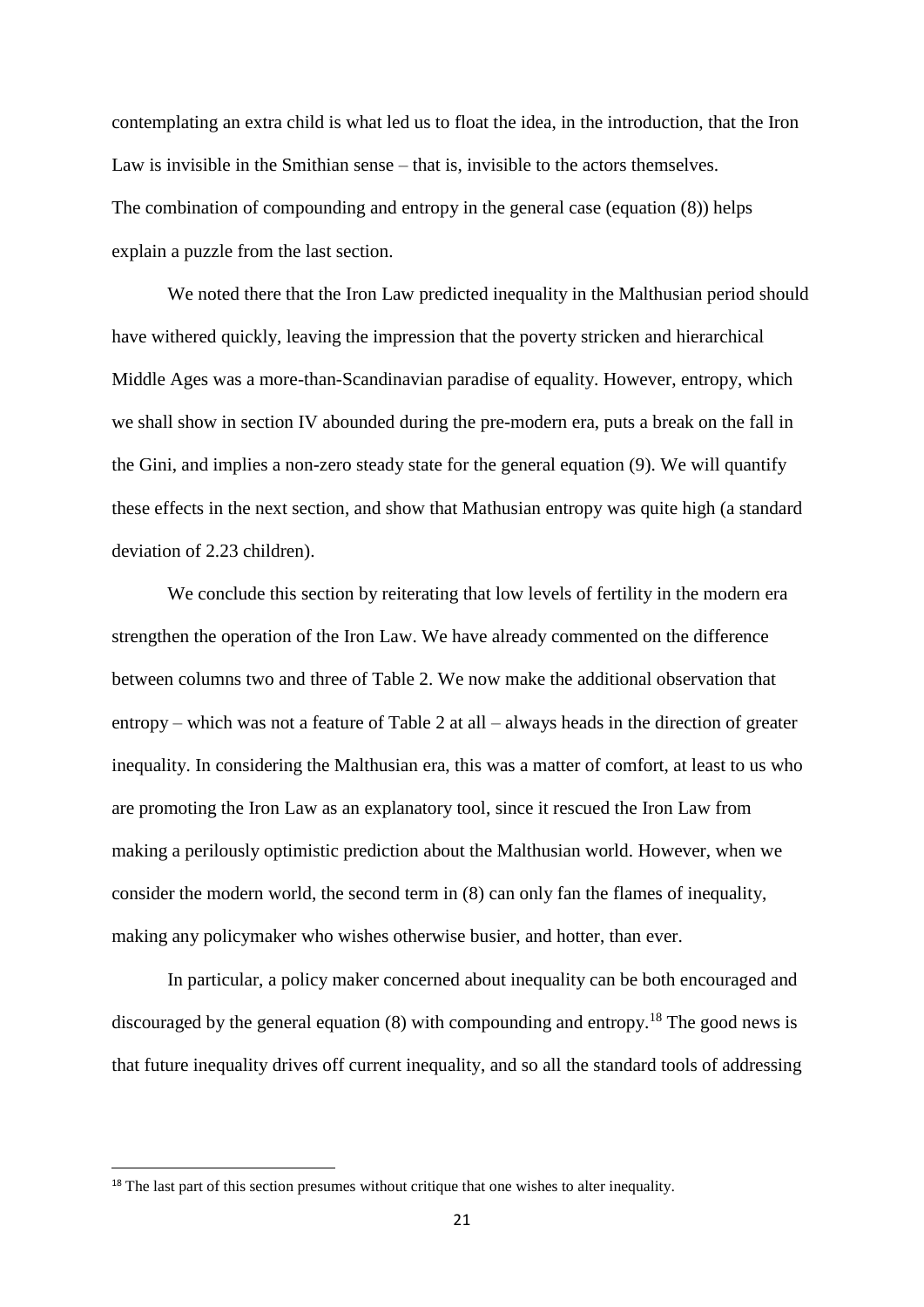inequality now through the tax and transfer system will have an intergenerational legacy.<sup>19</sup> Furthermore, the Iron Law operation via compounding gives *extra policy teeth* in the Modern Era (where  $\beta$  is negative and so  $1-\eta > 1$ ) because this enhances the transmission from one generation to the other. Pulling families in from rich and poor extremes towards the centre of the distribution in the current generation reduces the variation in family size across the income distribution *ceteris paribus* attenuating the differential impact of sibling rivalness. However, the existence of entropy in the equation also is cause for pessimism. Even if redistributive policy could create a perfectly equal society now, the operation of the Iron Law via entropy sows the seeds of inequality afresh every generation.

Consideration of the Iron Law puts two standard policies front and centre in any debate about intergenerational inequality. Public education, which tries to take one of the most important forms of a child's capital accumulation out of the reach of the Iron Law, has an obvious appeal. It is not a panacea, though. Parental attention or any other family factors subject to sibling rivalness are complementary inputs into the development of a child's human capital (Blake 1989), even if they are combined in 'public school production function'.

Inheritance taxes, too, are worth considering (Davies, 1982) as a means to diluting the pool of resources subject to sibling rivalness. Perhaps inheritance taxes would gain greater appeal if people understood the current implicit system of 'taxation' derived from the Iron Law, where the share lost to siblings depends on the number of siblings present, and the prospective number of siblings.

 $\overline{a}$ 

<sup>&</sup>lt;sup>19</sup> There is substantial evidence, of the sort produced and reviewed by Roine and Waldenström (2008), and Roine, Vlachos, and Waldenström (2009), that such policies can change both behavior and levels of inequality. Our goal is to identify the underlying tendency in the absence of such institutions.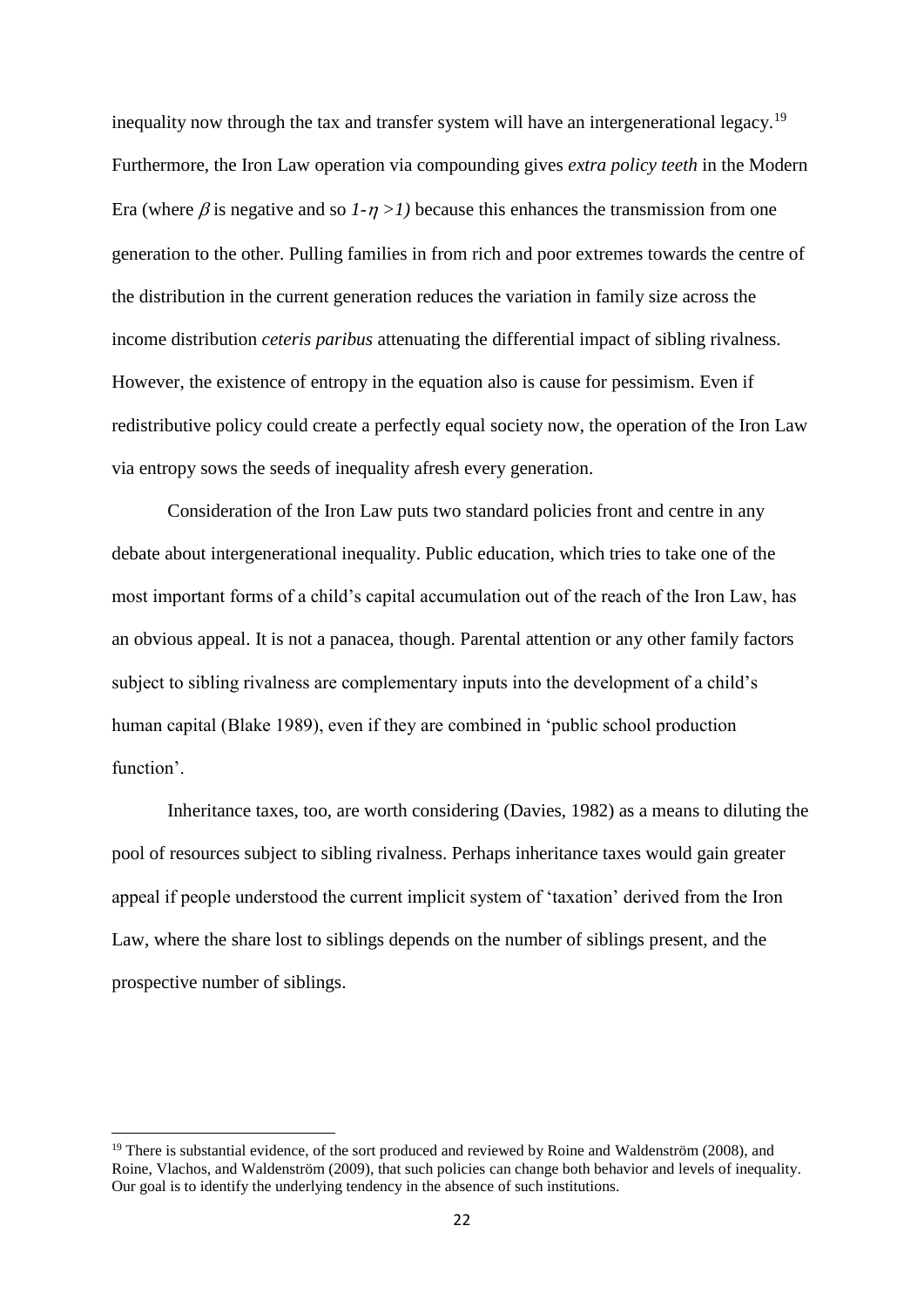| Existing siblings / extra siblings | 1       | 2                       |        |
|------------------------------------|---------|-------------------------|--------|
|                                    | $-25%$  | -40%                    | $-50%$ |
|                                    |         | $-20\%$ $-33\%$ $-43\%$ |        |
|                                    | $-17\%$ | $-29\%$                 | $-38%$ |

**Table 3: Implicit Inheritance 'Taxes'** (Decline in Personal Inheritance assuming two parents<sup>20</sup>)

#### **IV Learning from the Past: Changes in the Income Elasticity of Family Size**

In section II, we conducted a set of simulations to illustrate the effects of the iron law – and to make those effects apparent, we contrasted a case where the income elasticity of family size (ß) is positive from a case in which it is negative. We termed the first case "modern" and the second "Malthusian". In those simulations, we used particular values for  $\alpha$  and  $\beta$  in equation (2) to indicate the effects over specific periods.

Our task in this section is to justify the values so selected for the two contrasting periods; and to indicate the time spans that these 'periods' represent.

### *The Modern Era:*

 $\overline{a}$ 

Although for many countries, data on the connection between income and fertility is not easy to come by, we illustrate in Table 4, the relation between household wealth (not income) and fertility for a range of countries within the contemporary period (last fifty years say). On this basis, it seems reasonable to conclude that the income elasticity of family size is negative (or at best zero as for the Ukraine) across a range of countries for that period. Reliable data *is* available for the US on the relation between fertility and income within the US back through

<sup>&</sup>lt;sup>20</sup> Calculation: Consider the top right cell. We are going from a division 3 ways (two parents plus one child implies a third each) to a division four ways (two parents plus two children implies a quarter each). The percentage change between one-third and one-quarter is -25%.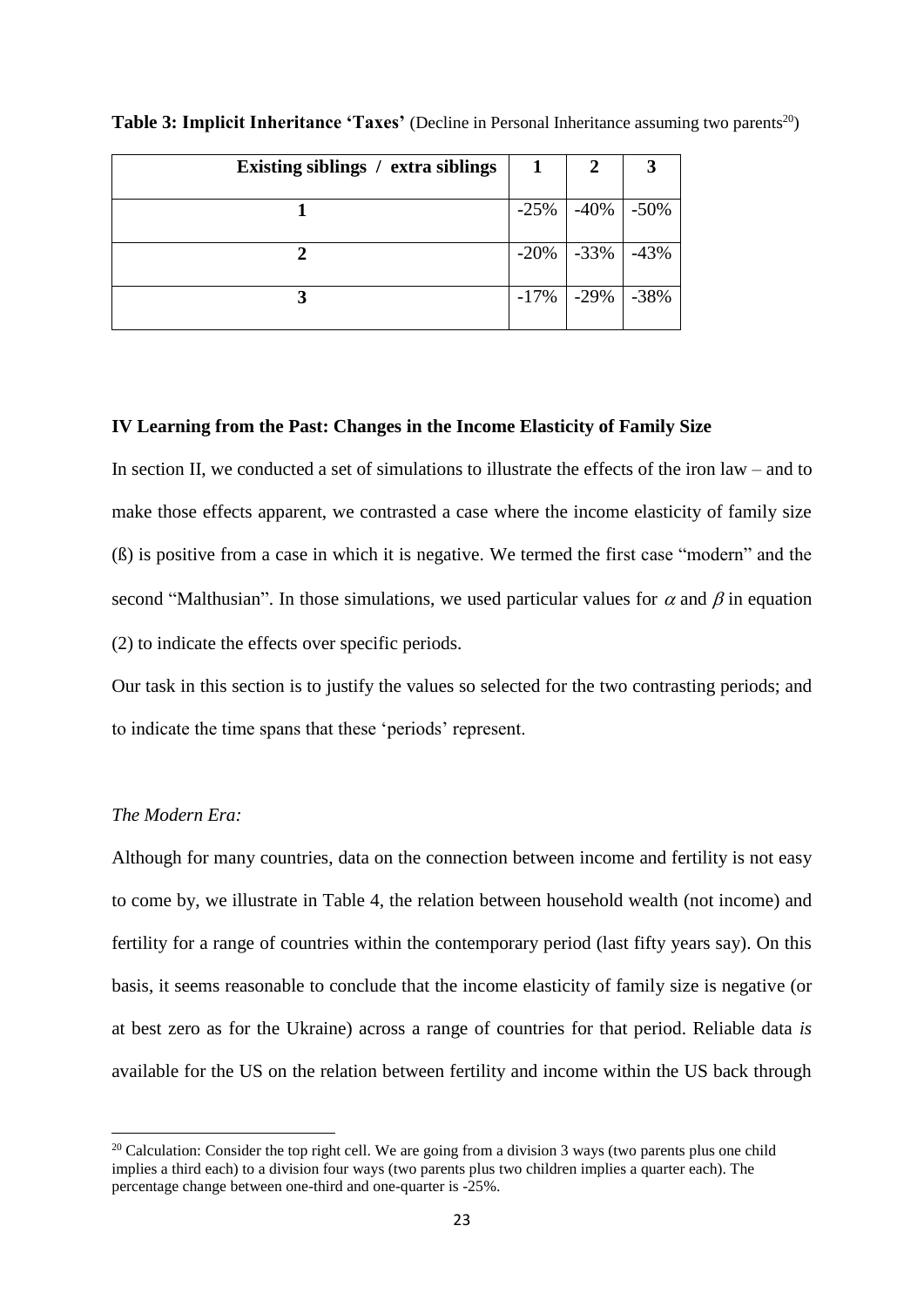the nineteenth century [Jones et al (2008), Jones and Tertilt (2008)]: and the relation between income and fertility for various periods is shown in Figure 4. For the US, at least, it seems as if the income elasticity of family size has been negative throughout this period. In other words, in the US, the "modern period", as we characterize it, extends back at least to 1830. The elasticity for the most recent cohort in the US (the line commencing in 1958) is reported to be -0.22 in Jones and Tertilt (2008). We therefore linearized  $N = (N_{Y=1}) Y^{-22} = (1.6)Y^{-22}$ around a (normalized) income of unity to get:

 $N = 1.952 - .352.Y$   $0 < Y < 1.$  (13)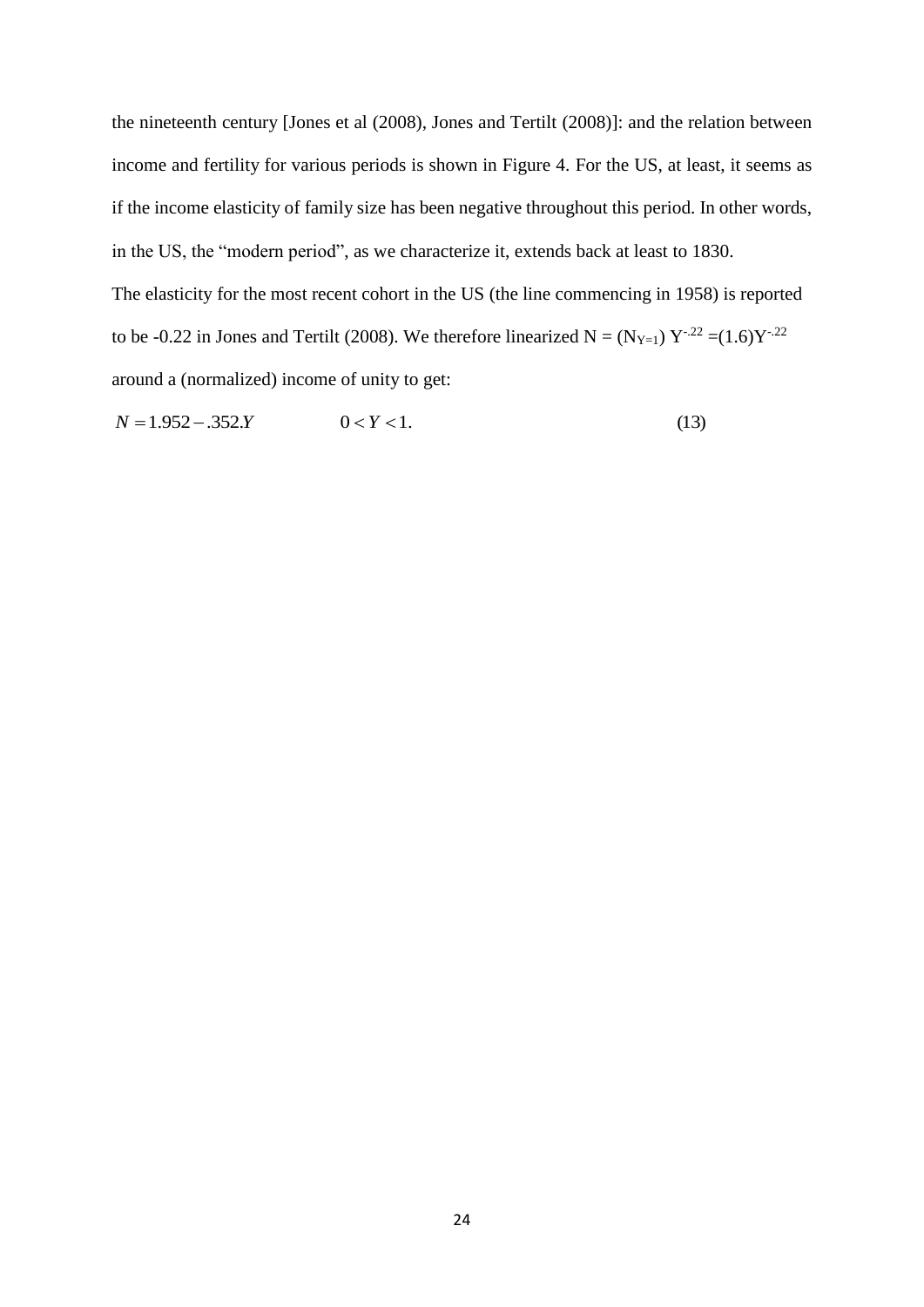



| Fertility rates: Total fertility |                                  |        |        |        |        |              |
|----------------------------------|----------------------------------|--------|--------|--------|--------|--------------|
|                                  |                                  |        |        |        |        |              |
| rate                             |                                  |        |        |        |        |              |
| Country                          | Household wealth index<br>Survey |        |        |        |        |              |
|                                  | Year                             | Lowest | Second | Middle | Fourth | Highest      |
| Sth. Africa                      | 1998                             | 4.8    | 3.6    | 2.7    | 2.2    | 1.9          |
| Peru                             | 1991-2                           | 7      | 4.8    | 3.3    | 2.5    | 1.5          |
| <b>Brazil</b>                    | 1996                             | 4.8    | 2.7    | 2.1    | 1.9    | 1.7          |
| Pakistan                         | 2006-7                           | 5.8    | 4.5    | 4.1    | 3.4    | 3.0          |
| Ukraine                          | 2007                             | 1.7    | 1.3    | 1.3    | 0.9    | $\mathbf{1}$ |
|                                  |                                  |        |        |        |        |              |

## **Table 4: Fertility by Wealth Quintiles**

Source: (ICFI, 2012) [http://statcompiler.com/?share=91398D8C3B](https://webmail.adsroot.uts.edu.au/owa/redir.aspx?C=PvXhT6-Se0-H-lZvaz7rntpByhugeNBI9FZWsdH8yv9wULx_q7V-OxW6yFdGYhN9Bq3KQKSYwyQ.&URL=http%3a%2f%2fstatcompiler.com%2f%3fshare%3d91398D8C3B)

Given the near-linear relationship evident in the figure, equation (13) tracks the actual data quite well even as *Y* approaches its minimum value (normalized to zero). Recall that in section II, N refers to family size, not numbers of children, so we need to add two (parents) to the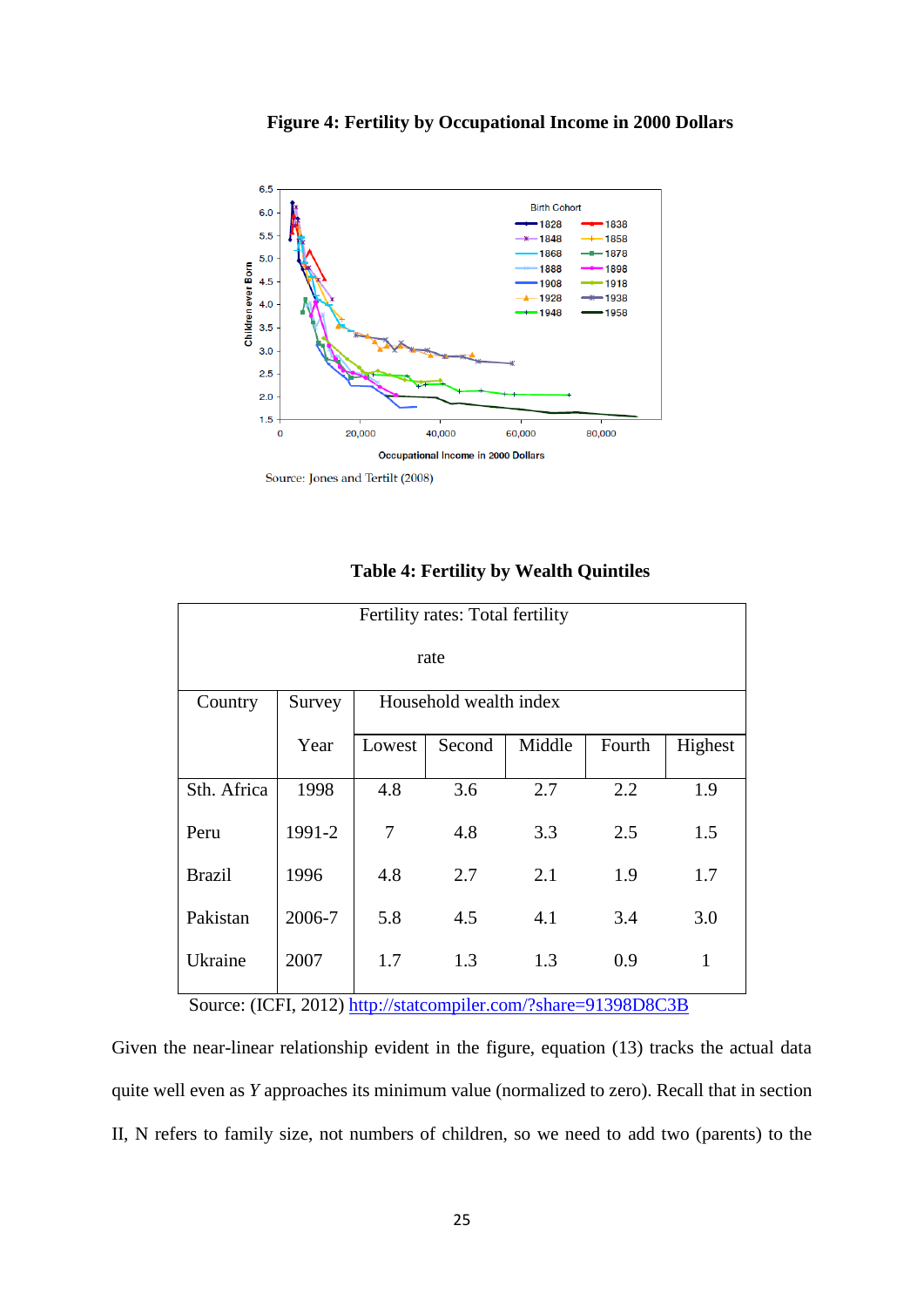constant term in (13). We referred to this as  $N = 4 - 0.35$  *Y* and this is what we use in our simulation.

## *The Malthusian Era:*

**.** 

Although there is plenty of evidence about the macro-relations between income levels and population growth rates at the level of international comparisons, until recently it was thought by many economic historians that that macro-relation had no analogue at the level of individual families.<sup>21</sup> We referred earlier to Adam Smith's observations about the importance of survival of infants born; a more extensive reference here may be useful. As Smith puts it, about his own time and place:

In some places, one half of the children die before they are four years of age; in many places before they are seven; and in almost all places before they are nine or ten. This great mortality will everywhere be found chiefly among the children of the common people who cannot afford to tend them with the same care as those of better station. [Smith, 1776; WN I.viii.38 p 97]

Thus it is the survival rate of children born rather than the birth rate that drives Smith's version of the Malthusian aggregate relation between rate of income growth and rate of population growth. But until recently, no direct empirical support for a positive relation between income and (surviving) family size has been available. Recently, however, Clark and Cummins (2010) have used wills from England over the  $16<sup>th</sup>$  to  $19<sup>th</sup>$  centuries to make a compelling case that there was a time when the within-economy relationship between income and the numbers of children was positive. They were able to back out estimates of lifetime earnings and numbers of surviving children for over 10,000 wills during a period when real incomes were broadly

<sup>&</sup>lt;sup>21</sup> With regards to England, "The limited and contradictory earlier evidence on the relationship between wealth and fertility in pre-industrial England, and the fact that marriage ages and nuptuality were seemingly similar in 1850 to their earlier levels of many decades, created a false impression that the fertility regime of the mid nineteenth century [the poor having at least as many children as the rich] represented the entire pre-industrial period." pg. 2, Clark and Cummins (2010). See also their footnote 2.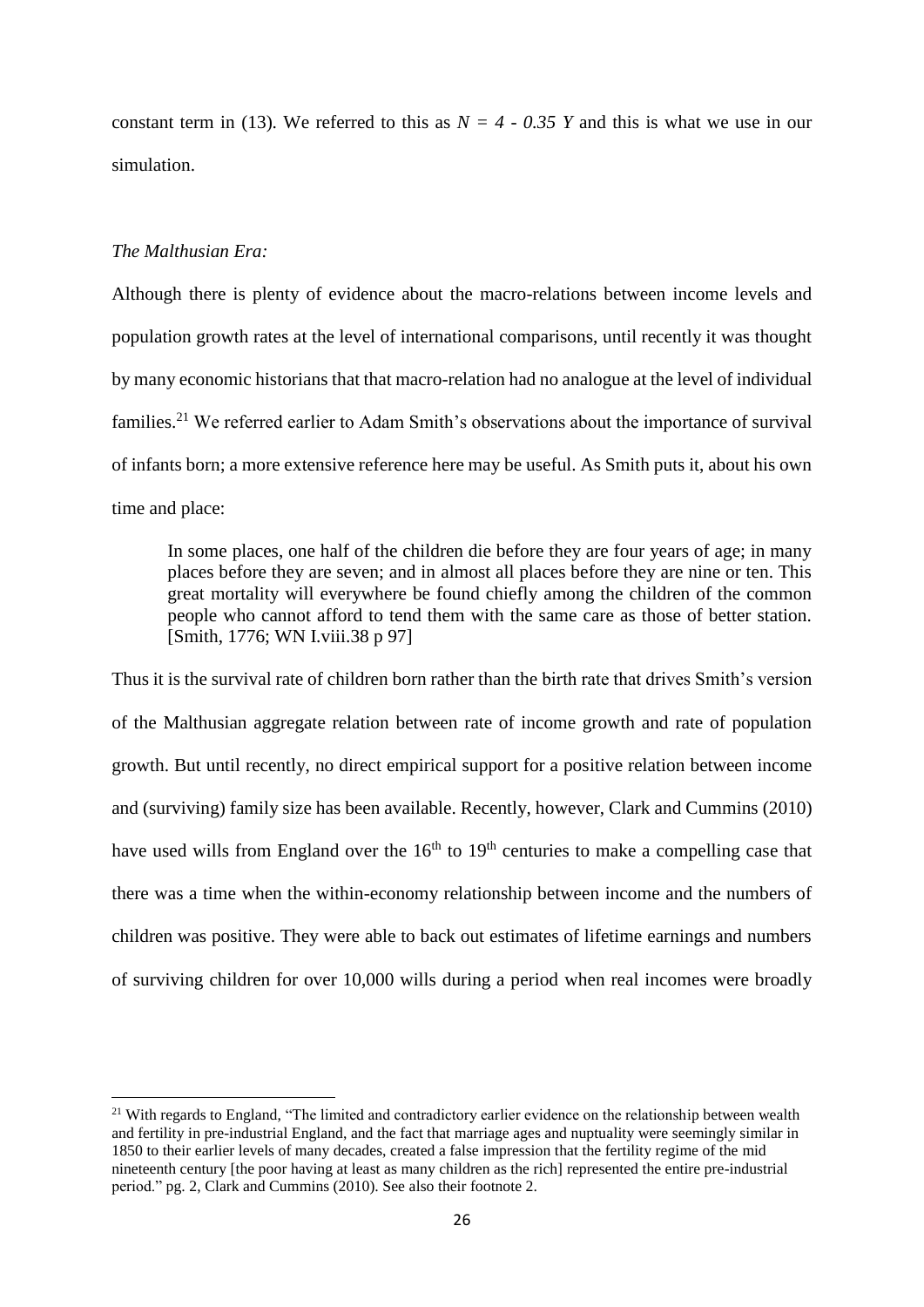stable. Figure 3 below, which is close to Figure 7 in Clark and Cummins (2010), shows some striking trends.<sup>22</sup>

Clark and Cummins defined income terciles in the figure as:  $T_1$  below £5.4,  $T_2$  between £5.4 and £15.9, and  $T_3$  above £15.9<sup>23</sup>. They then divided the period 1520 to 1910 into 10-year sub periods and averaged the number of surviving children (at the time of the testator's death) for each income tercile. The figure suggests that from 1520 up to and including the 1780s, the number of children in the top income tercile was significantly higher than in lower terciles.<sup>24</sup> As we do, they call this the Malthusian era, but note that the relationship breaks down as England moved into the industrial revolution (which they date in the late 1700s). From that time, all income terciles show roughly the same numbers of children.



**Figure 5: Surviving Children by Income Tercile**

Source: Clark and Cummins (2010)

<sup>&</sup>lt;sup>22</sup> We are grateful for the scholarly and generous way in which they provided, and explained, their data to us. <sup>23</sup> It is sensible to define the terciles with the same figures over the whole period because income is stable. Only in the late C19th does this assumption start to weaken. The reader is referred to Clark and Cummins (2010) for a detailed discussion of their dataset. Although the sample size is very large  $(>10,000)$  it does not satisfy usual standards for random selection, given what can nowadays be accomplished by central statistical offices. It is, nevertheless, a remarkable and informative dataset.

<sup>&</sup>lt;sup>24</sup> For the 1780s switch date, see Figure 8 of Clark and Cummins (2010).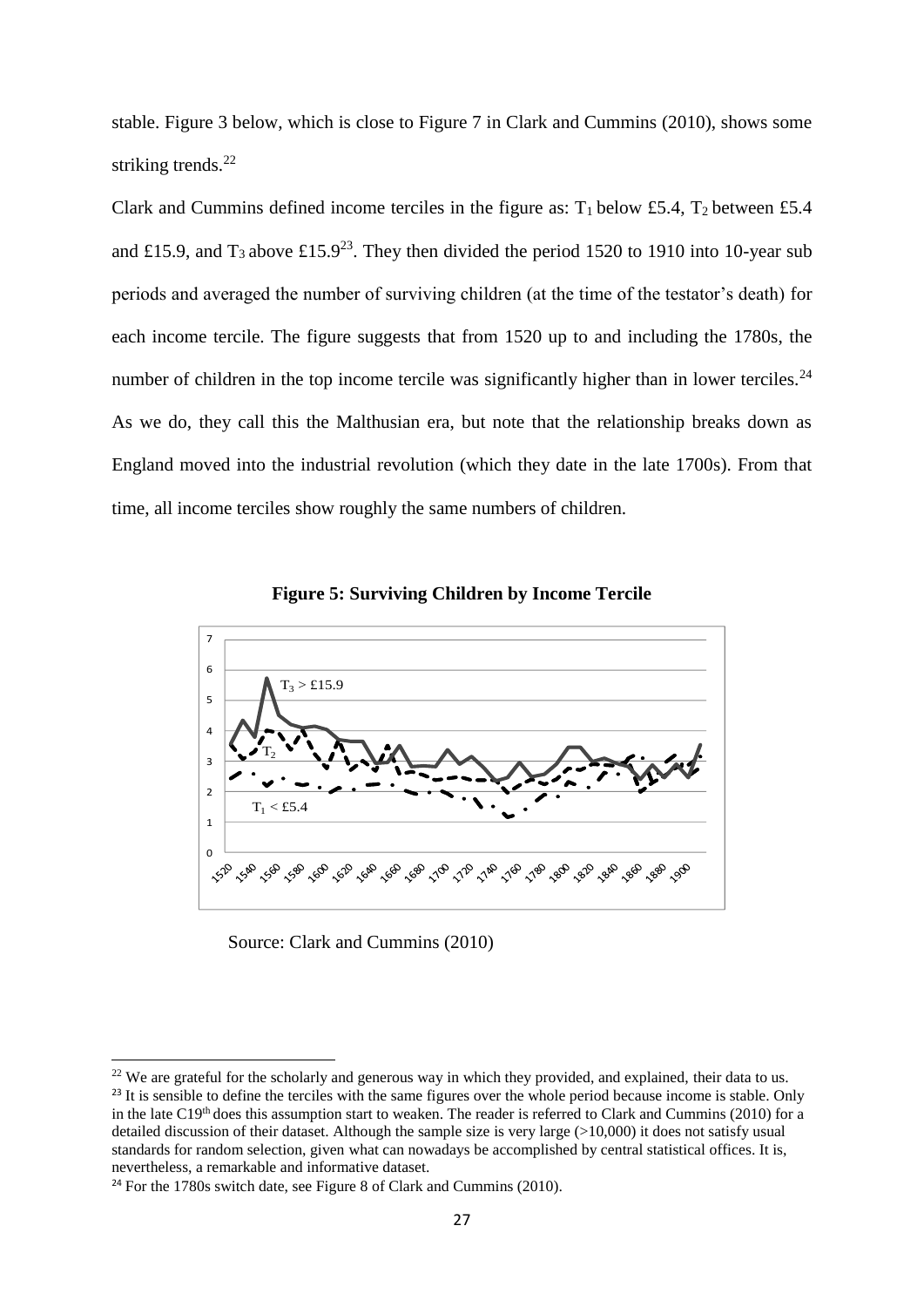Since this is an important result, in its own right and as indirect evidence of a causal relationship between income and numbers of children, we have wanted to establish the econometric credentials of their conjectures from their original data. The relevant hypothesis is that the average number of children in each tercile differs in the Mathusian era in the manner suggested by Figure 5, but not afterwards. To that end we added a Malthus dummy *D* to Clark and Cummin's tercile dummies  $T_1$ ,  $T_2$  and  $T_3$ . The Malthus dummy is unity up to the 1780s and is zero from 1790. The full results are in Appendix 2. We confirm formally that there was indeed a period of history where income and numbers of surviving children were positively related. The appendix also estimates a pooled regression over the Malthusian period, corresponding to the Malthus dummy above and shown here as (12), to justify the simulated relationship  $N = 4 + 1.55$  *Y* in section II. Recall that two parents must be added to the constant term, and we rounded all coefficients to the nearest *0.05*.

$$
N_t = 1.9947 + 1.5323 Y_t \t Y_t \in (0.1) \t R^2 = 0.0288, \ \sigma = 2.23 \t (12)
$$

Of course, this positive relationship reflects the inclusion of what we have called entropy effects (which the simulations in section II abstract from). The rather large regression error standard deviation *(2.23)* suggests that Smith somewhat overstates the capacity of higher income households to protect their children; and the considerable variance in survival rates of children in households of identical size will serve to create greater dispersion of income in the next generation, effects that the iron law itself will have to overcome.

We do not of course have access to data that would allow our testing of the operation of the iron law directly in the Malthusian period. Nor have we attempted here to test the operation of the iron law in more modern times (for which reliable data on the time path of inequality is more readily available). That latter exercise will have to await a further occasion. All we have done here is to provide some empirical support for the parameters that are deployed in the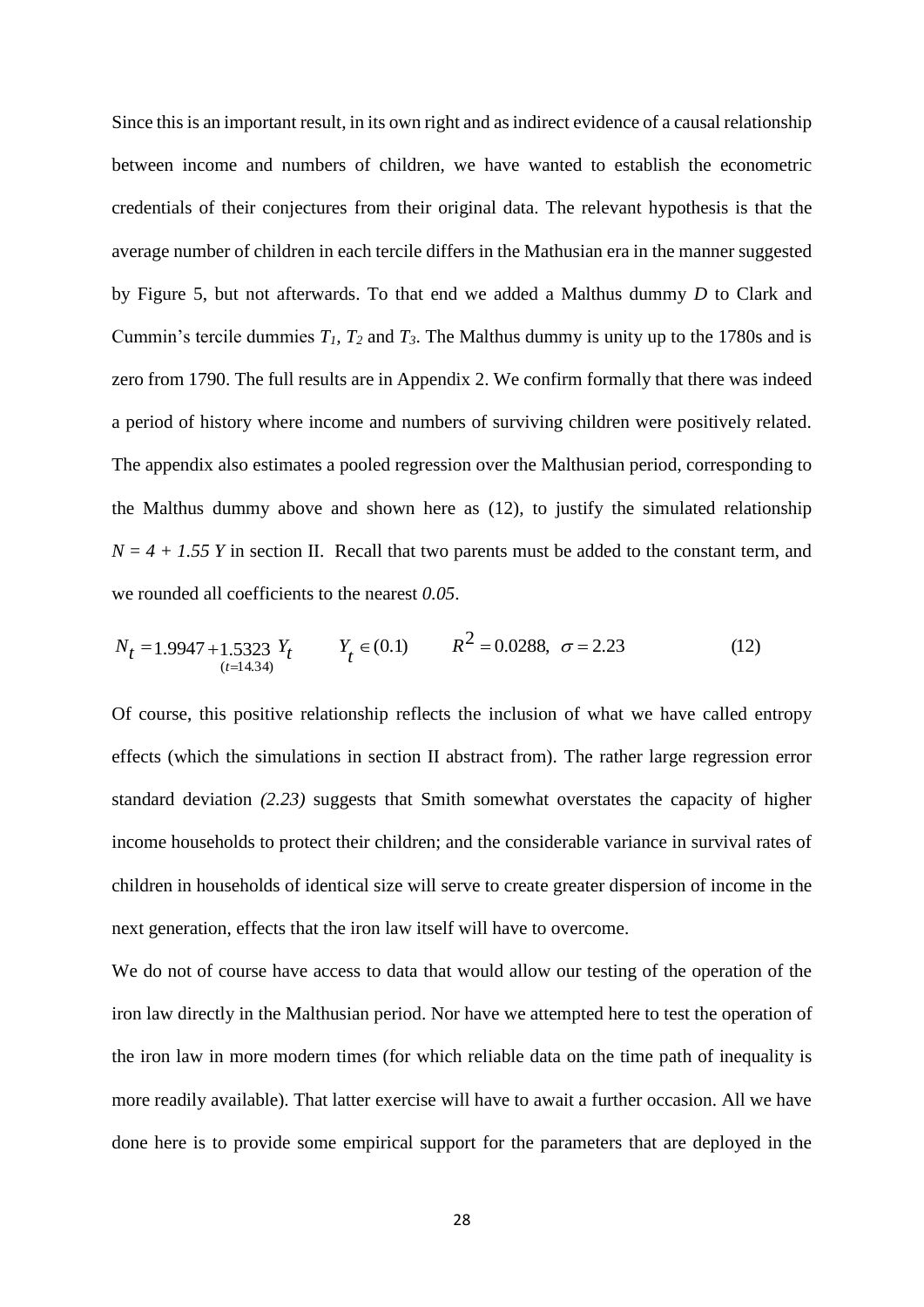simulations in section II. There is, we think, some reason to think that those simulations provide a picture that is unlikely to be too far from the mark for the relevant periods. But we have also provided some suggestion as to what the relevant periods might represent in terms of historical spans – 1520 to 1780 for the Malthusian, and perhaps 1900 to the present for the "modern".

## **V Summary and Conclusions**

There was a time when there was abroad, in the social world, an "invisible force" that made for greater equality in the distribution of income. In the two hundred and fifty years between 1530 and the time of Adam Smith (a period of perhaps ten generations) that force would have essentially removed inequality altogether, had it been the only influence in operation. Allowing for the other factors that must have been at play, section III establishes that inequality has a stable steady state, provided the income elasticity of family size is positive (the characteristic feature of the Malthusian era). If, as is likely, social and cultural forces biased our forebears towards unequal societies above these steady states, the invisible force would have held inequality on a short leash.

In this paper, we try to uncover that force, to explain the logic of its operation and to provide some sense of its long-term magnitude. The force in question is the connection between the income elasticity of family size in the current period and dispersion in the income distribution in the next. We describe this connection as an "iron law" because it makes appeal to what seem to us fairly robust assumptions the most significant of which is that a primary mechanism of income determination for individuals lies in the life-time intra-family transfers each individual receives. Those lifetime transfers include not just bequests (if any) but rather resources of sustenance, human capital acquisition, and protection from disease and death through the years of child dependence (which for most individuals over most of human history are far more significant than bequests received). But whether bequests or gifts inter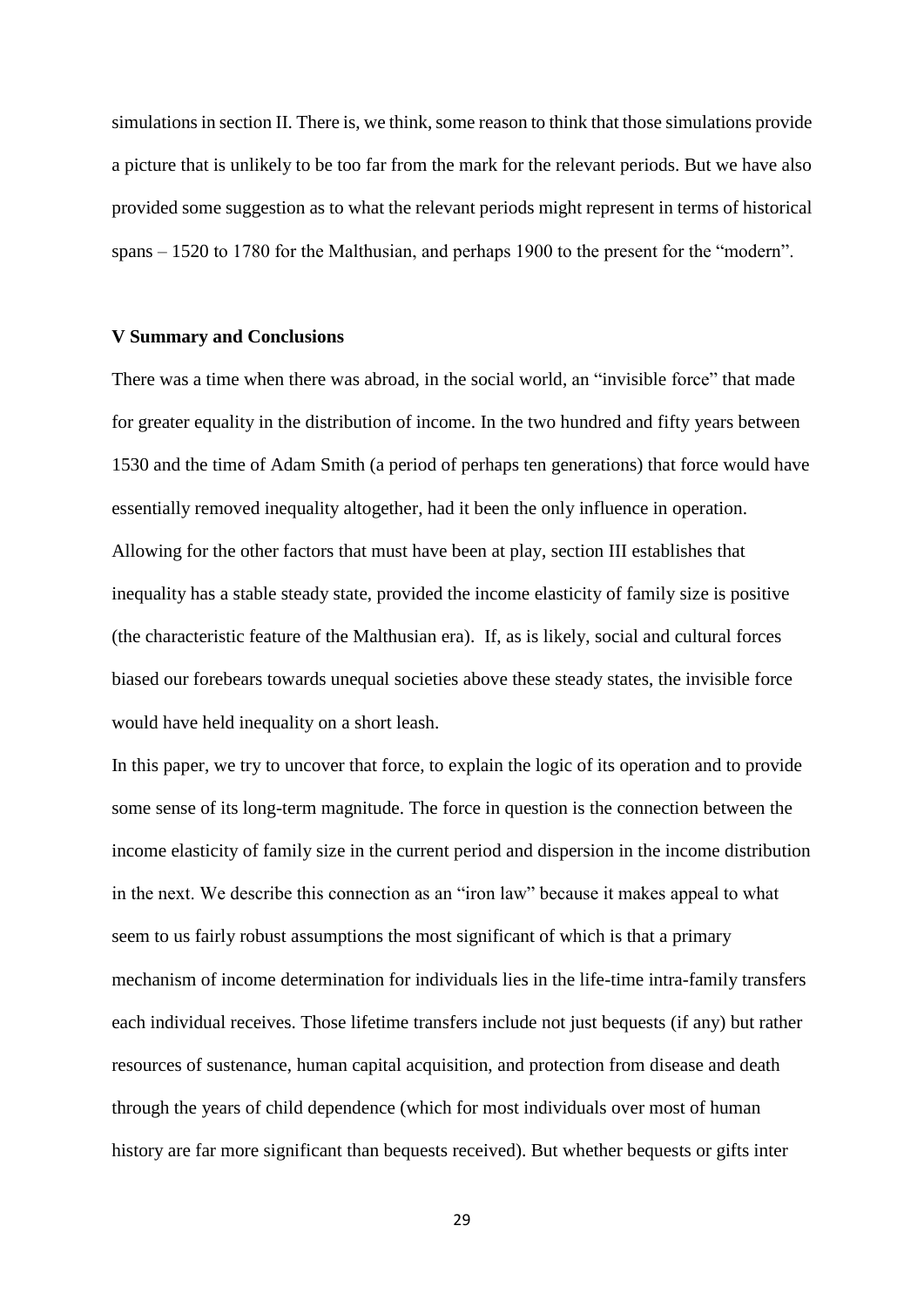vivos, in larger families the transfers received by each individual are smaller because of the larger the number of children among whom total family resources have to be shared. If family size is positively correlated with income/wealth, then the effects of this process across the whole economy is dispersion reducing. And if wealth plays a causal role in family size then disposition to have large families is effectively inheritable and so the process is inexorable, working its egalitarian magic relentlessly from generation to generation.

Things are not now as they were in the days of Adam Smith. Those same inexorable forces that over the centuries prior to Smith produced greater equality are now directed at producing greater inequality: the crucial parameter – the income elasticity of family size – has changed sign. The larger transfers received in upper income families are systematically divided among a smaller number of siblings (than in lower income families). And again the effects of the process are cumulative, inexorable and over the long term very significant in magnitude. The implications of the iron law in the contemporary world for egalitarian policy are significant. Beyond the conventional array of egalitarian policies, attention should be given to mechanisms that block or moderate the effective size of intra-family transfers – such as gift and bequest taxation; and publicly funded education provision on an equal per capita basis. However, the most distinctive suggestion that emerges here relates to the directly demographic aspects: greater consideration should be given to measures that increase the arithmetic value of the income elasticity of family size. The significance of this parameter for egalitarian policy has, we think, been obscured for too long.

*Compliance with Ethical Standards:* The authors declare that they have no conflict of interest, and received no outside funding to support the preparation of this study.

*\_\_\_\_\_\_\_\_\_\_\_\_\_\_\_\_\_\_\_\_\_\_\_\_\_\_\_\_\_\_\_\_\_\_\_\_\_\_\_\_\_\_\_\_\_\_\_\_\_\_\_*

*Bio Note:* Geoffrey Brennan is at Australian National University and Duke University; Gordon Menzies is at University of Technology--Sydney; and Michael Munger is at Duke University.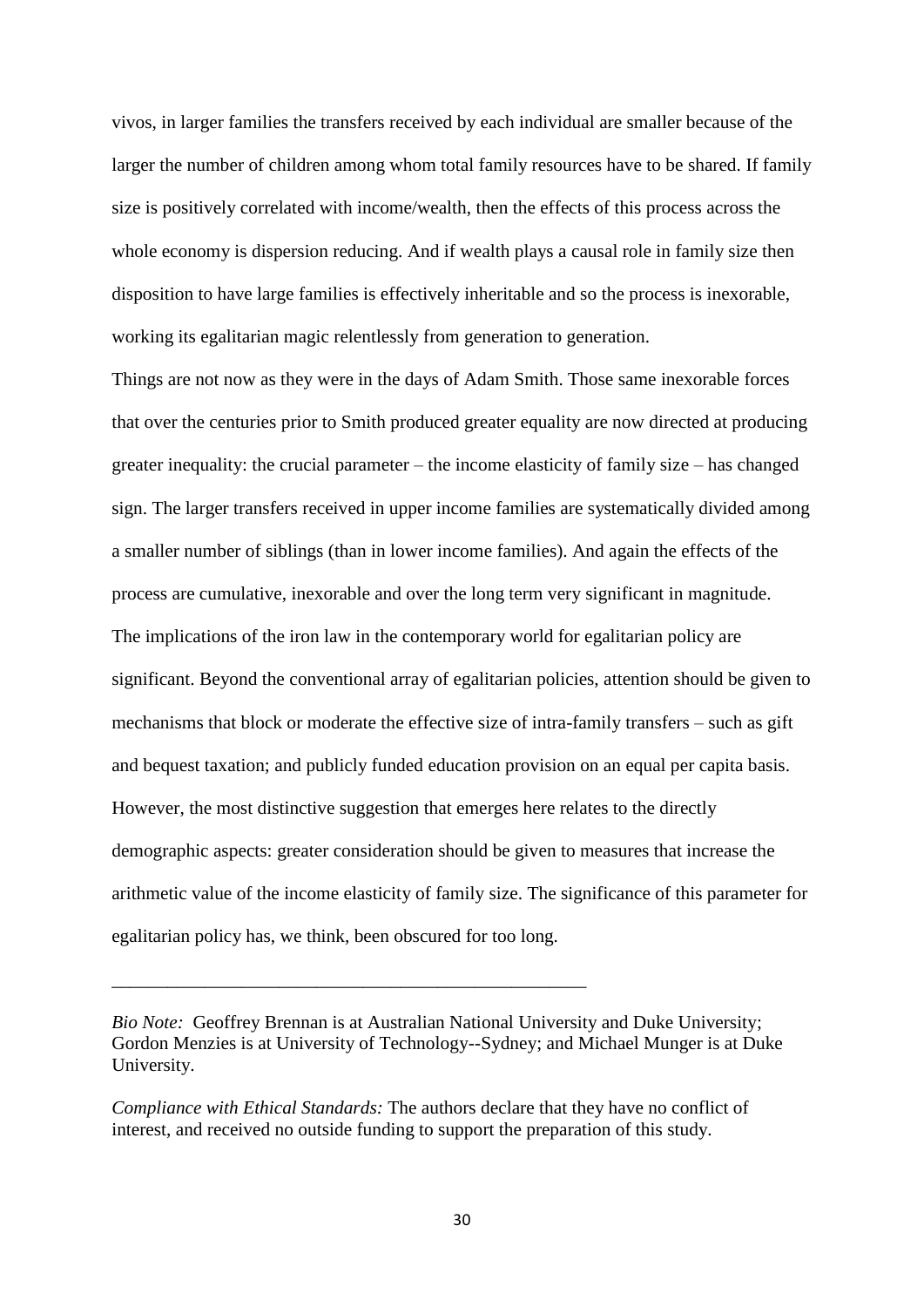## **References**

- Alexander, K. and A. Cherlin. "'Are Few Better than Many?' review of *Family Size and Achievement* by Judith Blake," *Contemporary Sociology*, 19(3)(1990): 343-346.
- Atkinson, Anthony B. *Inequality: What Can Be Done?* (Cambridge, MA: Harvard University Press, 2015).
- Atkinson, Anthony B., Thomas Piketty, and Emmanuel Saez. "Top Incomes in the Long Run of History." *Journal of Economic Literature* 49(2011):1, 3–71.
- Atkinson, Anthony B., and François Bourguignon. *Handbook of Income Distribution* (Volume II; Elsevier, 2015).
- Becker, Gary S. "An Economic Analysis of Fertility." *Demographic and Economic Change in Developed Countries*. (Princeton: Princeton University Press, 1960).
- \_\_\_\_\_. "A Theory of Social Interactions." *Journal of Political Economy* 82(6)(1974): 1063–93.

\_\_\_\_\_. *A Treatise on the Family.* (University of Chicago Press, 1981).

- \_\_\_\_\_. "Fertility and the Economy." *Journal of Population Economics* 5(3)(1992): 185–201.
- Becker, Gary, and Nigel Tomes. "Human Capital and the Rise and Fall of Families." In Gary Becker (editor), *Human Capital: A Theoretical and Empirical Analysis*. 3rd Edition. (Chicago: University of Chicago Press, 1994). pp. 257-298.
- Blake, J. *Family Size and Achievement*. (Berkeley: University of California Press, 1989).
- Blinder, A.S. "A model of inherited wealth," *Quarterly Journal of Economics* 87(1973): 608- 626.
- Clark, G. and N. Cummins. "Malthus to Modernity: England's First Fertility Transition, 1760-1800," *MPRA Paper* No. 25465, posted 28 September 2010.
- Corak, M. "Inequality from Generation to Generation: the United States in Comparison," *University of Ottawa mimeo*. Cited in Alan B Krueger in 'The Rise and Consequences of Inequaltiy in the United States' Chairman Council of Economic Advisors, Jan 12 2012. See<http://www.americanprogress.org/wpcontent/uploads/events/2012/01/pdf/krueger.pdf>
- Cowen, Tyler. *Average Is Over: Powering America Beyond the Age of the Great Stagnation*. (Plume Press, 2014).
- Dang, Hai-Anh, and Halsey Rogers. The Decision to Invest in Child Quality over Quantity Household Size and Household Investment in Education in Vietnam World Bank Policy Research Working Paper #6487 (2013).

<https://openknowledge.worldbank.org/bitstream/handle/10986/15846/WPS6487.pdf>

- Davies, James. B. "The Relative Impact of Inheritance and Other Factors on Economic Inequality." *Quarterly Journal of Economics*. 97(3)(1982): 471-498.
- Davies, James, and Anthony Shorrocks, "The distribution of wealth," *Handbook of Income Distribution*, Elsevier, 2000, Volume 1, Pages 605-675
- Dorfman, R. 'A Formula for the Gini Coefficient', *Review of Economics and Statistics*, 61(1), (February, 1979): 146-149.
- Fernández, Raquel, and Richard Rogerson. "Sorting and Long-Run Inequality." *Quarterly Journal of Economics.* 116(4P)(2001): 1305-1341.
- ICF International, *MEASURE DHS STATcompiler*, at [http://www.statcompiler.com](http://www.statcompiler.com/) , (2012), accessed August 30 2013.
- Jones, L., Schoonbroodt, A. and M. Tertilt. "Fertility Theories: Can they Explain the Negative Fertility-Income Relationship?", *NBER working paper* 14266, August 2008.
- Jones, L. and M. Tertilt. "An Economic History of Fertility in the U.S.: 1826-1960," in *Frontiers of Family Economics*, ed. by P. Rupert, vol. 1. (Emerald Press, 2008).
- Lindahl, Lena. "Do birth order and family size matter for intergenerational income mobility? Evidence from Sweden." *Applied Economics*. 40(2008): 2239–2257.
- Malthus, Thomas Robert. *An Essay on the Principle of Population, or a View of Its Past and Present Effects on Human Happiness, with An Enquiry into Our Prospects Respecting the*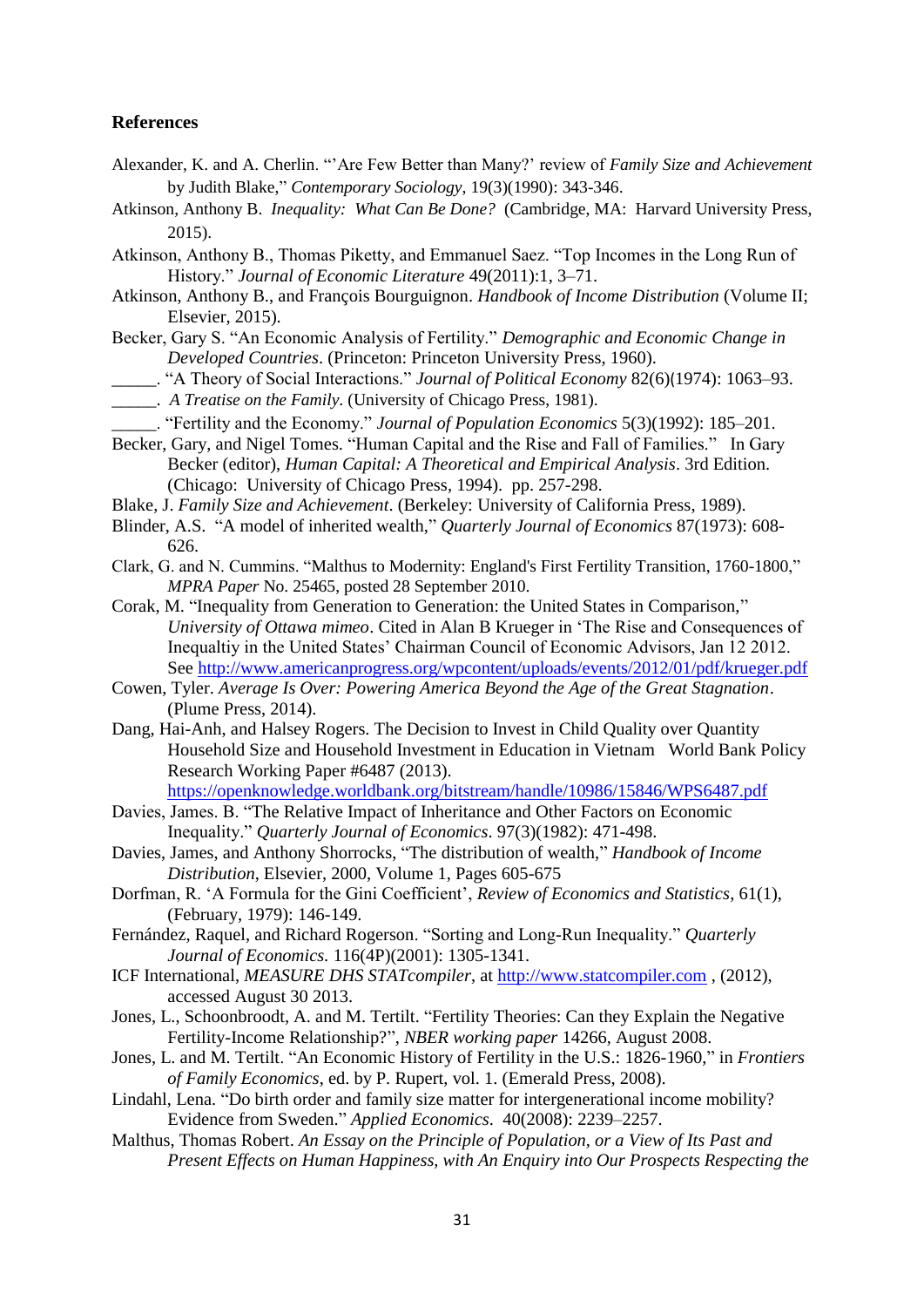*Future Removal or Mitigation of the Evils Which It Occasions* (2 Volumes, Fourth ed.), (London: J. Johnson, 1798/1807).

- Marx, Karl. "Critique of the Gotha Program." In *Marx/Engels Selected Works*, Volume Three, p. 13-30; (Moscow: Progress Publishers, Moscow, 1875/1970).
- Menchik, Paul L. "Primogeniture, Equal Sharing, and the U.S. Distribution of Wealth." *Quarterly Journal of Economics*. 94(2)(1980): 299-316.
- Michels, Robert. *Political Parties: A Sociological Study of the Oligarchical Tendencies of Modern Democracy*. Translated by Eden and Cedar Paul. Kitchener, Ontario: Batoche Books, 1915/2001).
- Österberg, Torun. "Intergenerational income mobility in Sweden: what do tax-data show?" *Review of Income and Wealth*, 46(4)(2000): 421–36
- Piketty, Tomas. *Capital in the 21st Century*. (Belknap Press, 2014).
- Piketty, Tomas. *The Economics of Inequality*. Belknap Press, 2015).
- Roine, Jesper, Daniel Waldenström. "The evolution of top incomes in an egalitarian society: Sweden, 1903–2004." *Journal of Public Economics*, 92(1–2, 2008): 366-387.
- Roine, Jesper, Jonas Vlachos, and Daniel Waldenström. "The long-run determinants of inequality: What can we learn from top income data?" *Journal of Public Economics*, 93(7–8, 2009): 974-988.
- Smith, Adam. *An Inquiry Into the Nature and Causes of the Wealth of Nations*. (WN in text). General Editors: R.H. Campbell and A.S. Skinner. (Indianapolis: Liberty Fund, 1776/1981).
- Wedgewood, Josiah. *The Economics of Inheritance*. (Nabu Press, 1929/2011).
- Zilcha, Itzhak. "Intergenerational transfers, production and income distribution." *Journal of Public Economics*, 87(3–4, 2003): 489-513.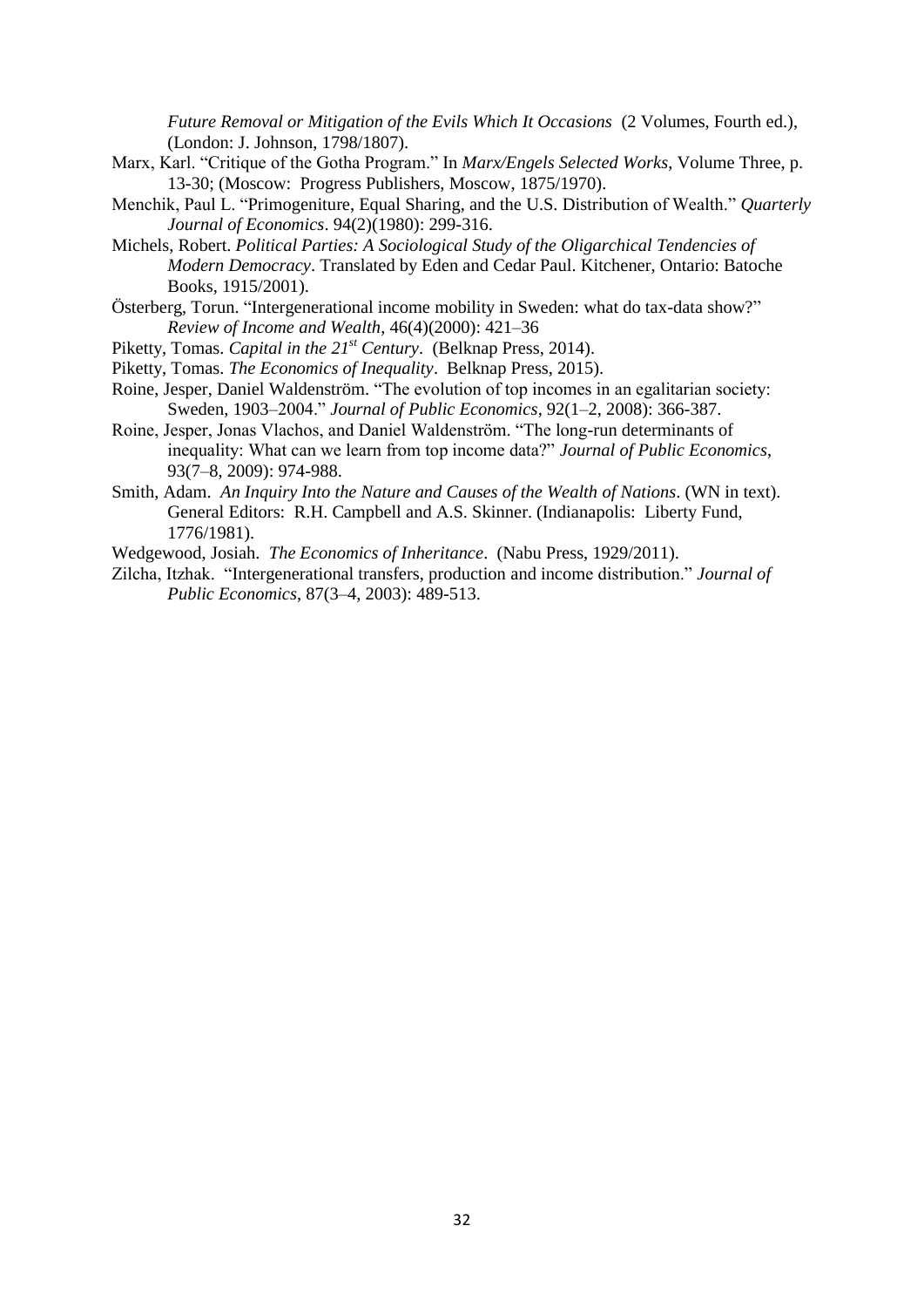#### **Appendix 1: Scaling Distributions by Family Size**

We begin with the observation of Blake (1989) that in a random sample of people, those from large families will be over-represented. For example, suppose that the pdf of family size is uniform over the integer support N=0 to 4. In generation 2 the distribution of adults classified by family-oforigin size will be 0.0, 0.1, 0.2, 0.3, 0.4 corresponding to  $N=0$  to 4. This is obtained by multiplying each N by 1/5 and then dividing by the mean of the original pdf, namely 2 children, to ensure the probabilities sum to unity.

The question is to what extent that distorts the relationship between  $V(Y<sub>l</sub>)$  worked out with a generation *1* distribution of income and  $V(n Y_1 / N)$  worked out with a generation 2 distribution, overrepresented by children from large families. It turns out that the multiplication of  $Y<sub>I</sub>$  by  $n/N$  within the bracket exactly compensates for the scaling of the distribution.

Notation:

*i* generations 
$$
i=1, 2
$$

*f* pdf

$$
Y
$$
 1<sup>st</sup> generation income (mean=y)

- $N$  $1<sup>st</sup>$  generation children (mean=*n*)
- $E_i$  the expectation based on the pdf in generation *i* (*i*=1, 2)
- *V<sub>i</sub>* the variance based on the pdf in generation *i* ( $i=1,2$ )

We intuit a relationship between  $f_{N/Y_1}$  *z* and the generation 1 density and then find the mean and variance of the new distribution. Whatever value of *N* is drawn for a family in generation 1, we assume the pdf will be scaled up by that value. Then, division by *n* is required so that the integral of the pdf is unity. This was the intuition above for Blake's observation that you are more likely to meet someone from a large family than a small one.

$$
f_{NY,2} = \frac{N f_{NY,1}}{n}.
$$
\n(A1.1)

To simplify the algebra, we ignore  $\phi$  in the text by setting it to unity. We are interested in  $V_2(nY/N)$  – the variance of children's incomes calculated using the second generation distribution.

$$
V_2\left(\frac{nY}{N}\right) = E_2\left(\frac{nY}{N}\right)^2 - \left(E_2\left(\frac{nY}{N}\right)\right)^2\tag{A1.2}
$$

The expectation of *n Y / N* using the second period distribution is just the original expectation of *Y*.

$$
E_2\left(\frac{nY}{N}\right) \qquad = \iint_{NY} \frac{nY}{N} \frac{N f_{NY}}{n} dY dN = y \tag{A1.3}
$$

Equation (A1.3) shows how the multiplication by *n/N* addresses the problem of the scaled

distribution. When evaluating 2  $\frac{n}{\lambda}$ J  $\left(\frac{nY}{N}\right)$  $\setminus$ ſ *N*  $E_2\left(\frac{nY}{N}\right)^2$  in (A1.2) we first place it into the expectations integral, to

find how it relates to an expectation based on a generation-1 distribution.

$$
E_2 \left( \frac{n Y}{N} \right)^2 = \iint_{N} \frac{n^2 Y^2 N f_{N} f_{N}}{N^2 n} dY dN = E_1 \left( \frac{n Y^2}{N} \right)
$$
(A1.4)

To evaluate the latter, we first do a Taylor series expansion of the term in the expectations.

$$
\frac{nY^2}{N} \approx y^2 + 2y(Y - y) - \frac{y^2}{n}(N - n)
$$
  
+ 
$$
\frac{1}{2!} \left\{ 2(Y - y)^2 + \frac{2y^2}{n^2}(N - n)^2 - \frac{4y}{n}(Y - y)(N - n) \right\}
$$
(A1.5)

Upon taking generation-1 expectations, the second and third terms fall out.

$$
E_1\left(\frac{nY^2}{N}\right) = y^2 + \frac{1}{2!} \left\{ 2E_1(Y-y)^2 + \frac{2y^2}{n^2} E_1(N-n)^2 - \frac{4y}{n} E_1(Y-y)(N-n) \right\} (A1.6)
$$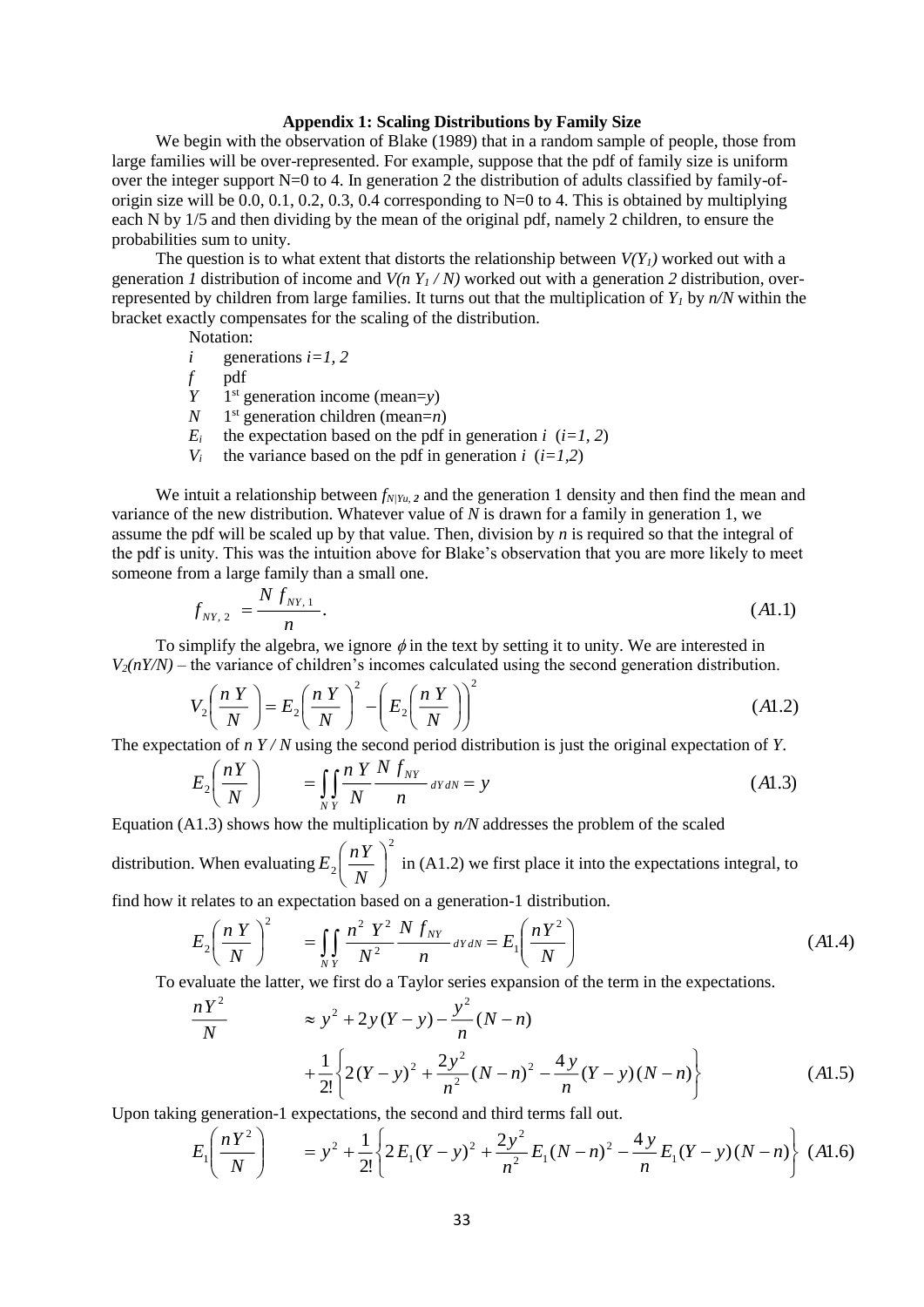When (A1.3) and (A1.6) are substituted into (A1.2) we obtain the equivalent expression to the one in the text.

$$
V_2\left(\frac{n Y}{N}\right) = E_2\left(\frac{n Y}{N}\right)^2 - \left(E_2\left(\frac{n Y}{N}\right)\right)^2
$$
  
=  $E_1\left(\frac{n Y^2}{N}\right) - y^2$   
=  $y^2 + \frac{1}{2!} \left\{2 E_1 (Y - y)^2 + \frac{2y^2}{n^2} E_1 (N - n)^2 - \frac{4y}{n} E_1 (Y - y)(N - n)\right\} - y^2$   
=  $V_1(Y) + \left(\frac{y}{n}\right)^2 V_1(N) - 2\left(\frac{y}{n}\right) C_1(Y, N)$ 

This confirms (7) as the basis for the difference equation linking inequality across generations.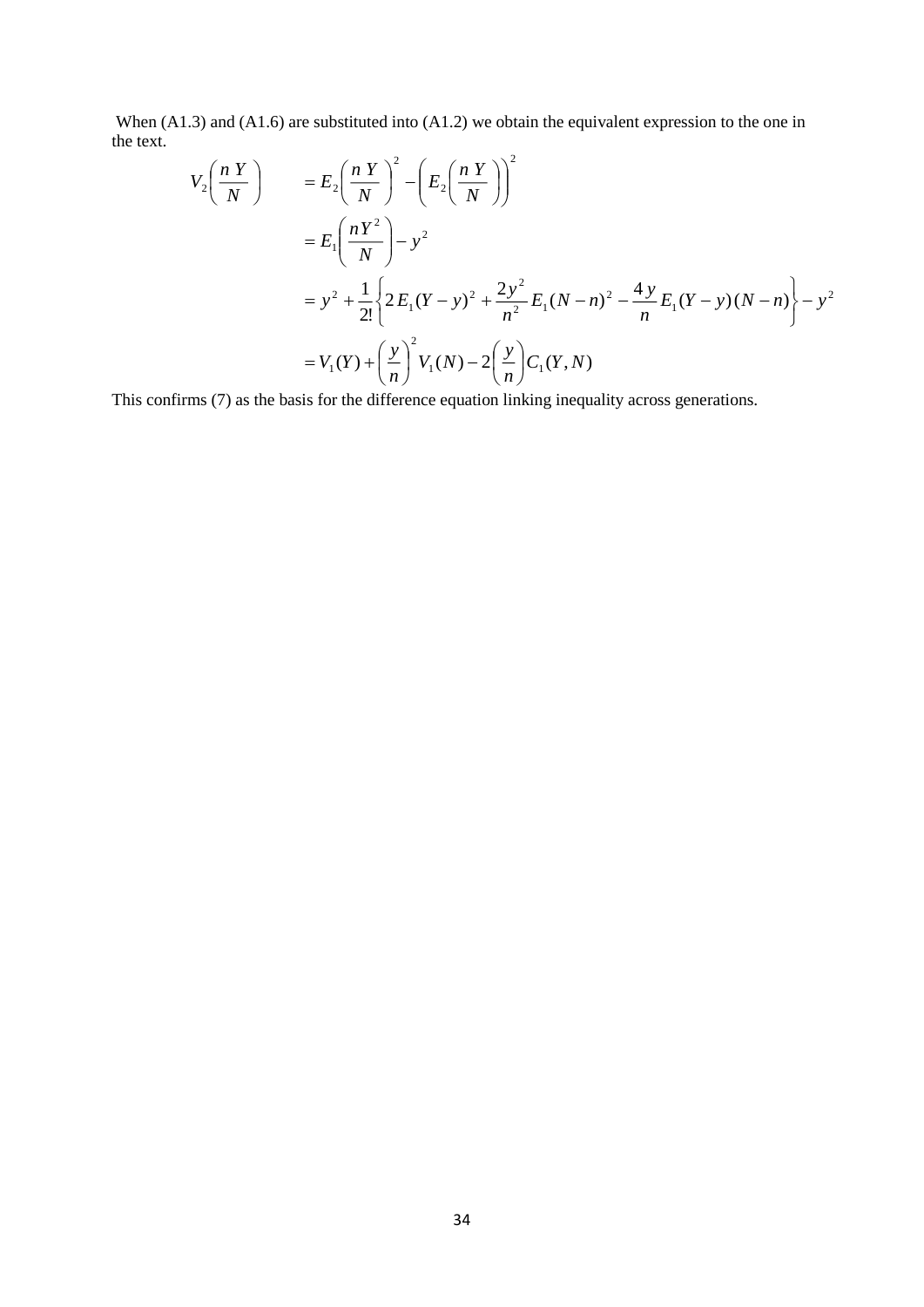#### **Appendix 2: Confirmation of the Malthusian Era and Simulation Parameters**

This appendix provides additional details that 1) demonstrate the existence of a Malthusian era and 2) provide a Malthusian era regression equation which was the basis for our simulations using income in section II. For the first task the basic regression (supressing the error term) is:

$$
N = \gamma_1 + \gamma_2 T_2 + \gamma_3 T_3 + \gamma_4 D + \gamma_5 D \cdot T_2 + \gamma_6 D \cdot T_3. \tag{A2.1}
$$

This can be rearranged using the fact that  $\gamma_1 = \gamma_1 (T_1 + T_2 + T_3)$  and  $\gamma_4 D = \gamma_4 D (T_1 + T_2 + T_3)$  to give:

$$
N = T_1 \{ \gamma_1 + \gamma_4 D \} + T_2 \{ \gamma_1 + \gamma_2 + (\gamma_4 + \gamma_5) D \} + T_3 \{ \gamma_1 + \gamma_3 + (\gamma_4 + \gamma_6) D \}. \tag{A2.2}
$$

Table 5 shows a battery of tests applied to (A2.2). We run the regression both on the decade data of Figure 5 (cols. 2 and 3 below) and on the unit record data of every will (cols. 4 and 5). First, we test if the numbers of children in each tercile differ in the Malthusian era by setting *D=1* in (A2.2) and taking the relevant paired differences (see table notes). The overwhelming conclusion in rows 1 to 3 of the hypothesis tests (see the bottom left of Table 2) is that the number of children in every income tercile differed significantly from the other terciles at the 1 per cent level, establishing a Malthusian (i.e. positive) covariance between *Y* and *N* up to and including the 1780s.

| (* and ** are two-sided significance for 5% and 1%. D=1 in Malthusian era. $N_{Ti}$ is children in ith tercile) |                           |                    |        |                        |        |                                                          |  |
|-----------------------------------------------------------------------------------------------------------------|---------------------------|--------------------|--------|------------------------|--------|----------------------------------------------------------|--|
|                                                                                                                 |                           | <b>Decade Data</b> |        | <b>Individual Data</b> |        | <b>Notes</b>                                             |  |
| Var                                                                                                             | Coeff                     | $obs=120$          | (s.e.) | $obs=12314$            | (s.e.) | Tercile dummy coefficient differences:                   |  |
| C                                                                                                               | $\gamma_1$                | **2.5862           | 0.15   | **2.5382               | 0.08   | $N_{T2}-N_{T1} = \gamma_2 + \gamma_5 D$                  |  |
| T <sub>2</sub>                                                                                                  | $\gamma_2$                | 0.1174             | 0.22   | $*0.2180$              | 0.10   | $N_{T3}-N_{T1} = \gamma_3 + \gamma_6 D$                  |  |
| $T_3$                                                                                                           | $\gamma_3$                | 0.3603             | 0.22   | **0.3580               | 0.10   | $N_{T3}-N_{T2}=[\gamma_3-\gamma_2]+[\gamma_6-\gamma_5]D$ |  |
| D                                                                                                               | $\gamma_4$                | $** - 0.5746$      | 0.19   | ** $- 0.5348$          | 0.09   | The differences in the Malthusian era                    |  |
| $D^*T_2$                                                                                                        | $\gamma_5$                | **0.7538           | 0.26   | $*$ 0.4640             | 0.12   | ompared to afterwards are respectively $\gamma_5$ ,      |  |
| $D^*T_3$                                                                                                        | $\gamma_6$                | **1.0485           | 0.26   | **0.7904               | 0.12   | $\gamma_6$ and $\gamma_6$ – $\gamma_5$ .                 |  |
| <b>Hypothesis Tests:</b> H <sub>1</sub> Coefficient Combinations for F-tests                                    |                           |                    |        | Hypotheses             |        |                                                          |  |
|                                                                                                                 | $\gamma_2 + \gamma_5 > 0$ | **0.8712           | 0.15   | **0.6820               | 0.06   | $N_{T2} > N_{T1}$ in Malthusian era                      |  |
|                                                                                                                 | $\gamma_3 + \gamma_6 > 0$ | **1.4088           | 0.15   | **1.1484               | 0.06   | $N_{T3} > N_{T1}$ in Malthusian era                      |  |
| $[\gamma_3-\gamma_2]+[\gamma_6-\gamma_5]>0$                                                                     |                           | **0.5377           | 0.15   | **0.4664               | 0.07   | $N_{T3} > N_{T2}$ in Malthusian era                      |  |
|                                                                                                                 | $\gamma_5 > 0$ as above   | **0.7538           | 0.26   | $*$ 0.4640             | 0.12   | $N_{T2}$ - $N_{T1}$ gap falls after Malthusian era       |  |
| $\gamma_6 > 0$ as above                                                                                         |                           | **1.0485           | 0.26   | **0.7904               | 0.12   | $N_{T3}$ - $N_{T1}$ gap falls after Malthusian era       |  |
|                                                                                                                 | $\gamma_6-\gamma_5>0$     | 0.2947             | 0.26   | **0.3264               | 0.11   | $N_{T3}$ - $N_{T2}$ gap falls after Malthusian era       |  |

**Table 5: Regression Results**

Notes: All tests are two sided, whereas the requirements of the different alternative hypotheses are one sided. However, when the estimated coefficients have the sign indicated under  $H_1$ , and  $H_0$  is rejected with an F-test, these alternatives will certainly be rejected with a one sided t-test from an appropriately reparameterized regression, because the relevant p-value will halve.

Next, we tested whether this difference in children between the terciles was significantly greater in the Malthusian era compared with afterwards. We derived the tercile differences in the Malthusian era (*D=1* in (A2.2)) and subtracted the same differences in the post-Malthusian era (*D=0* in (A2.2)). We tested the significance of the relevant linear combinations of parameters. Here, the verdict from the individual data was that every tercile difference  $(N_{T2}N_{T1}, N_{T3}N_{T1}$  and  $N_{T3}N_{T2}$  fell significantly after the Malthusian era at the 1 per cent level. Apart from the difference *NT3-NT2*, the evidence from the decade data support the same conclusion. 25

<sup>&</sup>lt;sup>25</sup> Based on this dataset with Clark and Cummin's 1780s cut-off, there is weak evidence of a positive tercile difference in children numbers in the post-Malthusian era. That is, using the individual data and setting D=0 in Table 5,  $N_{T2}$ - $N_{T1}$  (coefficient  $\gamma_2$ ) is significant at the 5 per cent level,  $N_{T3}$ - $N_{T1}$  ( $\gamma_3$ ) is significant at the 1% level and  $N_{T3}$ - $N_{T2}$  ( $\gamma_2$  - $\gamma_2$ , test not shown in Table 2) is not significant. However, the dataset contains only limited datapoints of the post-Malthusian era, and what significance there is almost certainly due to the ambiguity of